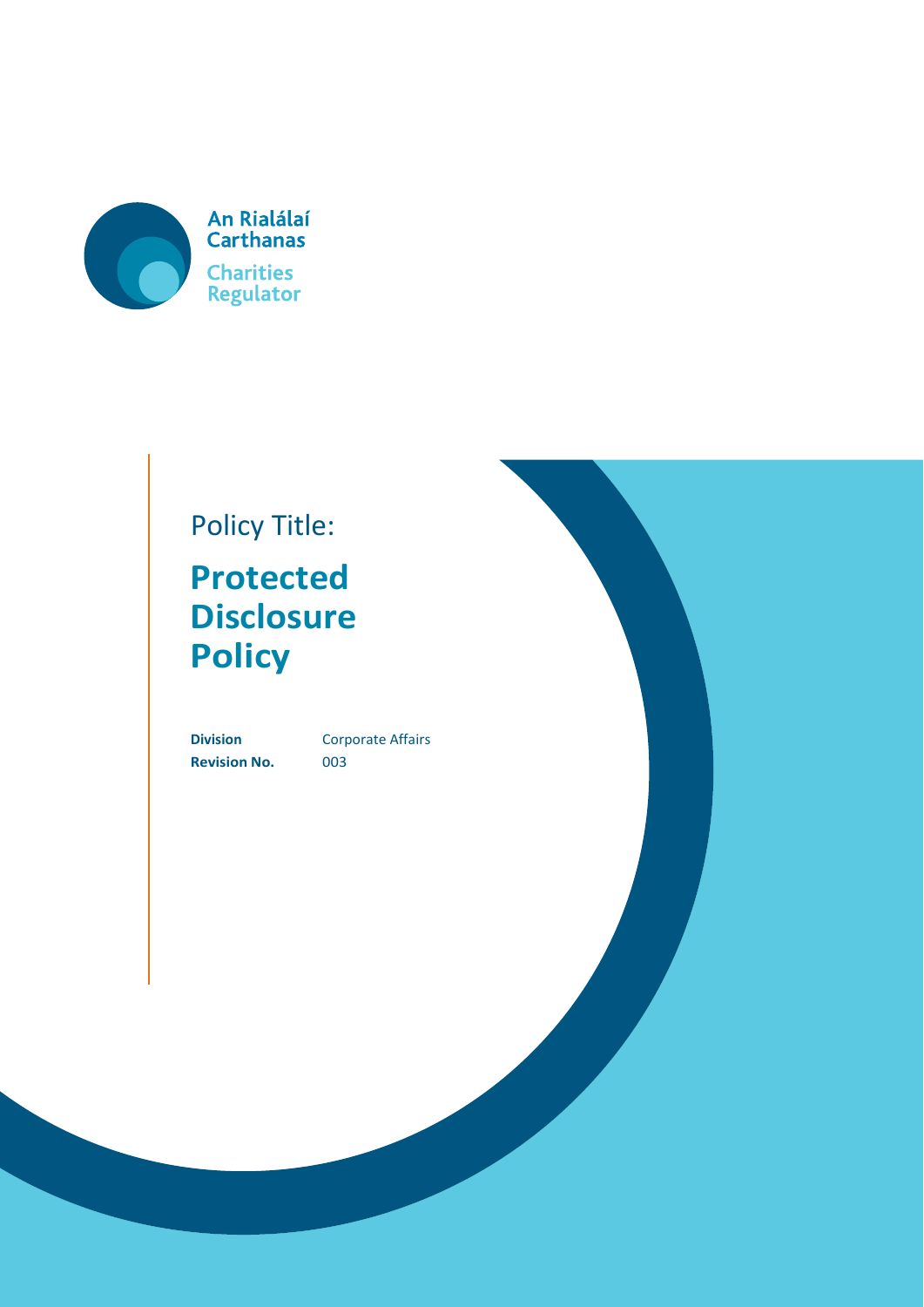## **1.0 Background**

The Charities Regulatory Authority (the "Charities Regulator") is Ireland's national statutory regulator for charitable organisations and is an independent authority established in accordance with the Charities Act 2009<sup>1</sup>, as amended (the "2009 Act"). The key functions of the Charities Regulator are set out in Section 14 of the [2](#page-1-1)009 Act<sup>2</sup> which includes the requirement to establish and maintain a register of charitable organisations and to ensure and monitor compliance with the 2009 Act.

This Policy is an internal document prepared to assist all Authority and Sub-committee members, external members and staff to understand the obligations of the Charities Regulator as outlined in the *Code of Practice for the Governance of State Bodies (2016)[3](#page-1-2)* ("the Code") In line with the legal requirement under section 21 of the Protected Disclosures Act 2014, to *" establish and maintain procedures for the making of protected disclosures by workers who are or were employed by the public body and for dealing with such disclosures. The public body shall provide to workers employed by the body written information relating to the procedures…[4.](#page-1-3)*

## **2.0 Policy Statement**

**.** 

The [Protected Disclosures Act 2014](http://www.irishstatutebook.ie/eli/2014/act/14/enacted/en/html) took effect from 15th July 2014. The Protected Disclosures Act protects workers<sup>[5](#page-1-4)</sup> from retaliation if they speak up about wrongdoing in the workplace.

Under the Act, all public sector organisations are required to establish and maintain procedures for making protected disclosures by their staff.

The Charities Regulator is strongly committed to supporting a responsible and ethical organisational culture. We recognise and rightly pride ourselves on the integrity that we bring to bear on our daily work. We are a member of Integrity at Work (IAW)<sup>[6](#page-1-5)</sup> - a multi-stakeholder initiative promoting supportive

<span id="page-1-1"></span><sup>2</sup> Available from:<http://www.irishstatutebook.ie/eli/2009/act/6/enacted/en/print#sec14>3 Available from:<https://govacc.per.gov.ie/governance-of-state-bodies/>

<span id="page-1-0"></span><sup>&</sup>lt;sup>1</sup> Available from:<http://www.irishstatutebook.ie/eli/2009/act/6/enacted/en/html>

<span id="page-1-2"></span>

<span id="page-1-3"></span><sup>4</sup> Section 1.14, page 15 of the Code, available from [https://govacc.per.gov.ie/wp-content/uploads/Code-of-Practice-for-the-](https://govacc.per.gov.ie/wp-content/uploads/Code-of-Practice-for-the-Governance-of-State-Bodies.pdf)[Governance-of-State-Bodies.pdf](https://govacc.per.gov.ie/wp-content/uploads/Code-of-Practice-for-the-Governance-of-State-Bodies.pdf)

<span id="page-1-4"></span><sup>&</sup>lt;sup>5</sup> The Term "worker" refers to staff, contractors, consultants, agency staff and interns.

<span id="page-1-5"></span><sup>6</sup> Available from :<https://transparency.ie/integrity-work>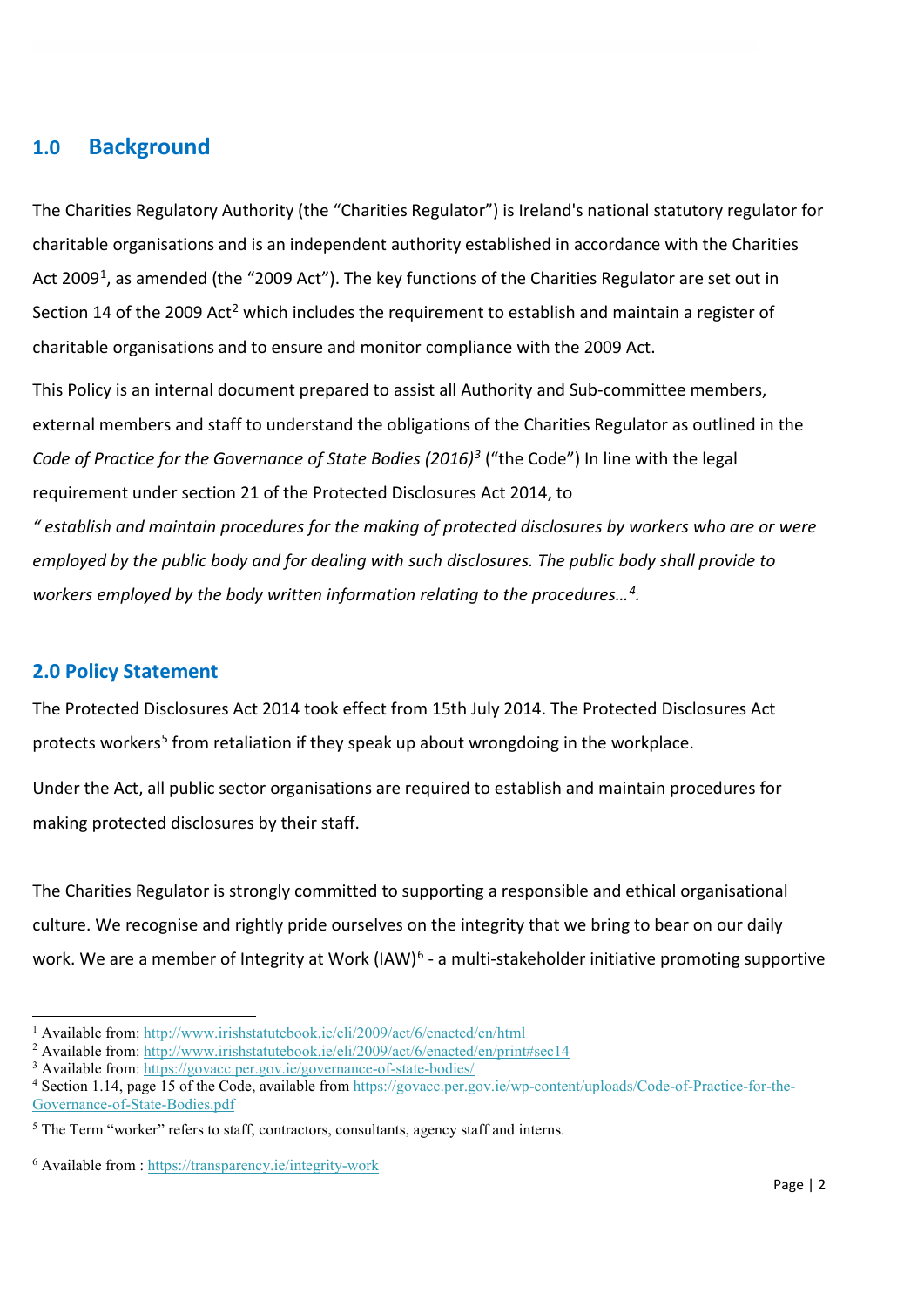working environments for anyone reporting concerns of wrongdoing.

The Charities Regulator aims to foster a working environment where employees feel comfortable in raising concerns relating to potential wrongdoing within our office and to provide the necessary supports for those that raise genuine concerns. This sort of working environment reflects our core values, especially those of:

- Fairness and transparency;
- Engagement;

In the spirit of these values, all employees should feel comfortable about raising concerns locally with their line manager or that person's manager.

We recognise, however, that this may not always be the case. You may feel uncomfortable raising the concern locally; you may be unhappy with the way in which your concern was dealt with locally; or, you may just want the additional advice and protection that comes with a more formal process. This policy is designed to reassure employees of our commitment to the protected disclosure process; to explain how it works; and to set out (in the attached procedures), the process involved.

Under our Protected Disclosure policy, you can raise a concern centrally with any one of the designated recipients.

For our part, we will listen to your concerns and we will assess the issue carefully. We will ensure that the appropriate investigation takes place and we will keep you informed of progress.

At all times we will respect the confidentiality of your disclosure and will protect you from penalisation. With the exception of the specific instances set out in the Protected Disclosures Act 2014<sup>[7](#page-2-0)</sup> (hereinafter called the '2014 Act' or the 'Act') we will protect your identity, (see section 2.12 below on How is my identity protected in the Procedures.

<span id="page-2-0"></span>**<sup>.</sup>** <sup>7</sup> Available from eISB website: <http://www.irishstatutebook.ie/eli/2014/act/14/enacted/en/html>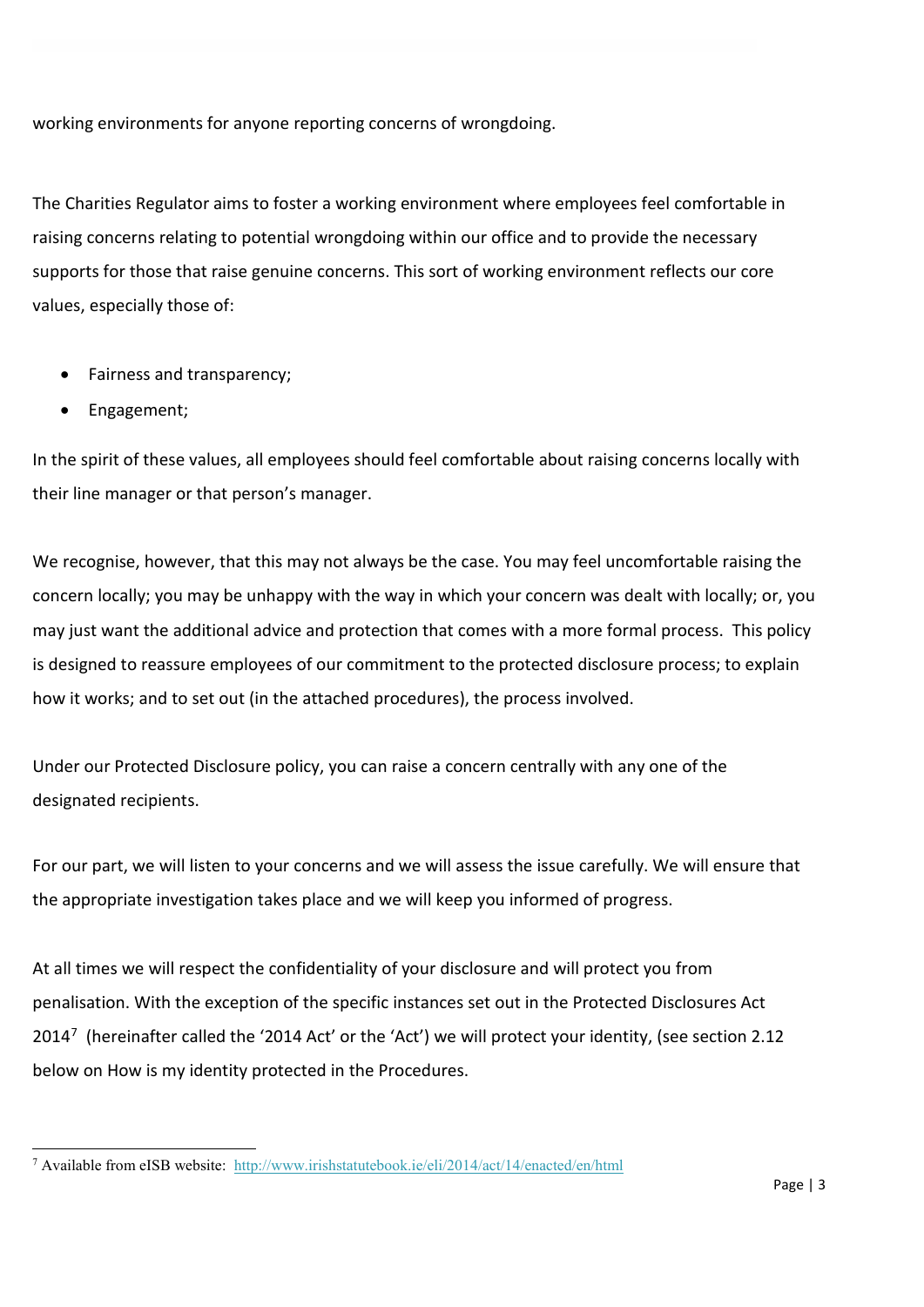## **2.0 Procedures for the making of Protected Disclosures**

Overall responsibility for these procedures rests with the Board of the Charities Regulator. Day-today responsibility for the operation of the procedures is delegated to the Corporate Affairs Unit.

## **Scope of Procedures**

#### **2.1 To whom do the procedures apply**

The procedures apply to all workers as defined in section 3 of the Act. This includes current and former employees of the Charities Regulator whether permanent or temporary, retired employees, ex -workers, independent contractors, consultants, trainees and agency workers and Board and Committee members.

The 2014 Act applies to workers and does not include volunteers within that definition. Where a volunteer discloses wrongdoing, it is the policy of the Charities Regulator to deal with such disclosures as if they were made by a worker as defined in the Protected Disclosures Act 2014. That is, the disclosure will be the subject of assessment and investigation where warranted. The Charities Regulator will make the discloser aware of any risks that might arise for them in making a disclosure.

## **Definitions**

#### **2.2 What is not covered by these procedures?**

These procedures do not cover matters of personal interest, e.g. complaints or personal grievances. Such concerns should continue to be reported to HR under relevant HR policies.

A disclosure is not a protected disclosure where the individual knowingly conveys false, misleading, frivolous or vexatious information. Any such allegations may result in disciplinary or other appropriate action.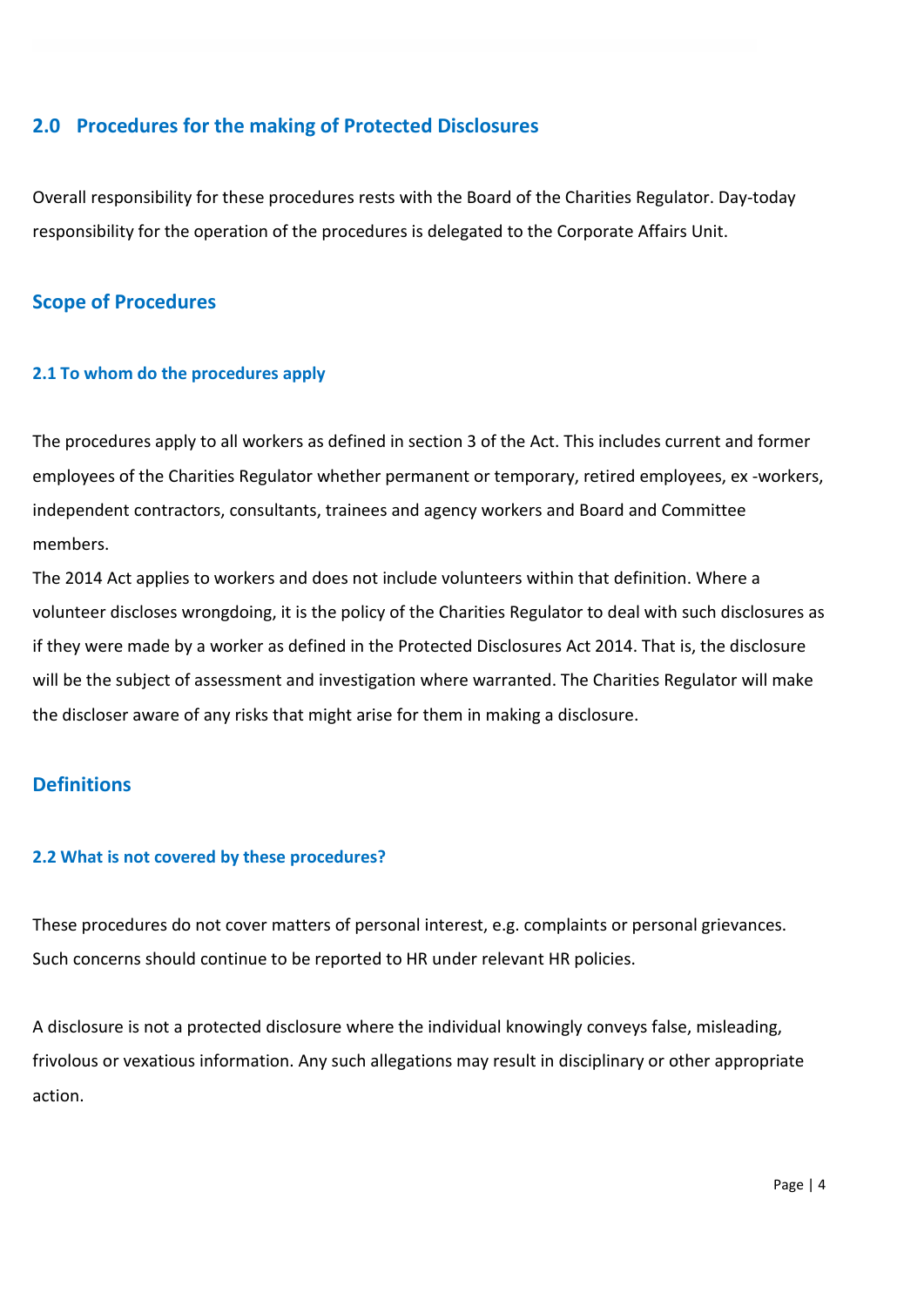#### **2.3 What is a Protected Disclosure?**

Drawing from the Protected Disclosures Act 2014 (No. 14 of 2014), a protected disclosure can be described as a *disclosure of information* (for further information, see 2.4 below) which, in the *reasonable belief* of the worker (see 2.5 below) tends to show one or more *relevant wrongdoings,* (see 2.6 below) and came to the attention of the worker *in connection with the worker's employment (*see 2.8 below). In the following sections we will look more closely at these expressions to explain what they mean.

#### **2.4 What do we mean by disclosure of information?**

A protected disclosure should contain 'information' which tends to show one or more relevant wrongdoings. The ordinary meaning of disclosing information is conveying facts, such as stating that particular events have occurred. This is different to simply making an allegation on the basis of a suspicion that is not founded on anything tangible.

You should not investigate matters yourself to find proof of your suspicion and should not endeavour to do so. All you need to do is disclose the information you have to one of the designated recipients (see section 2.14 below for list), based on a reasonable belief that it discloses a wrongdoing – See 2.10 below to make a disclosure.

### **2.5 What is a 'Reasonable Belief'?**

You must have a reasonable belief that the information disclosed shows, or tends to show, wrongdoing. The term 'reasonable belief' does not mean that the belief has to be correct.

You may have reasonable grounds for believing that some form of wrongdoing is occurring based on your observations but it may subsequently turn out that you were mistaken.

You will not be penalised simply for getting it wrong. The important thing is that you had a reasonable belief that the information disclosed showed, or tended to show, wrongdoing.

However, a disclosure made in the absence of a reasonable belief will not attract the protection of the 2014 Act and, may result in disciplinary action against the discloser.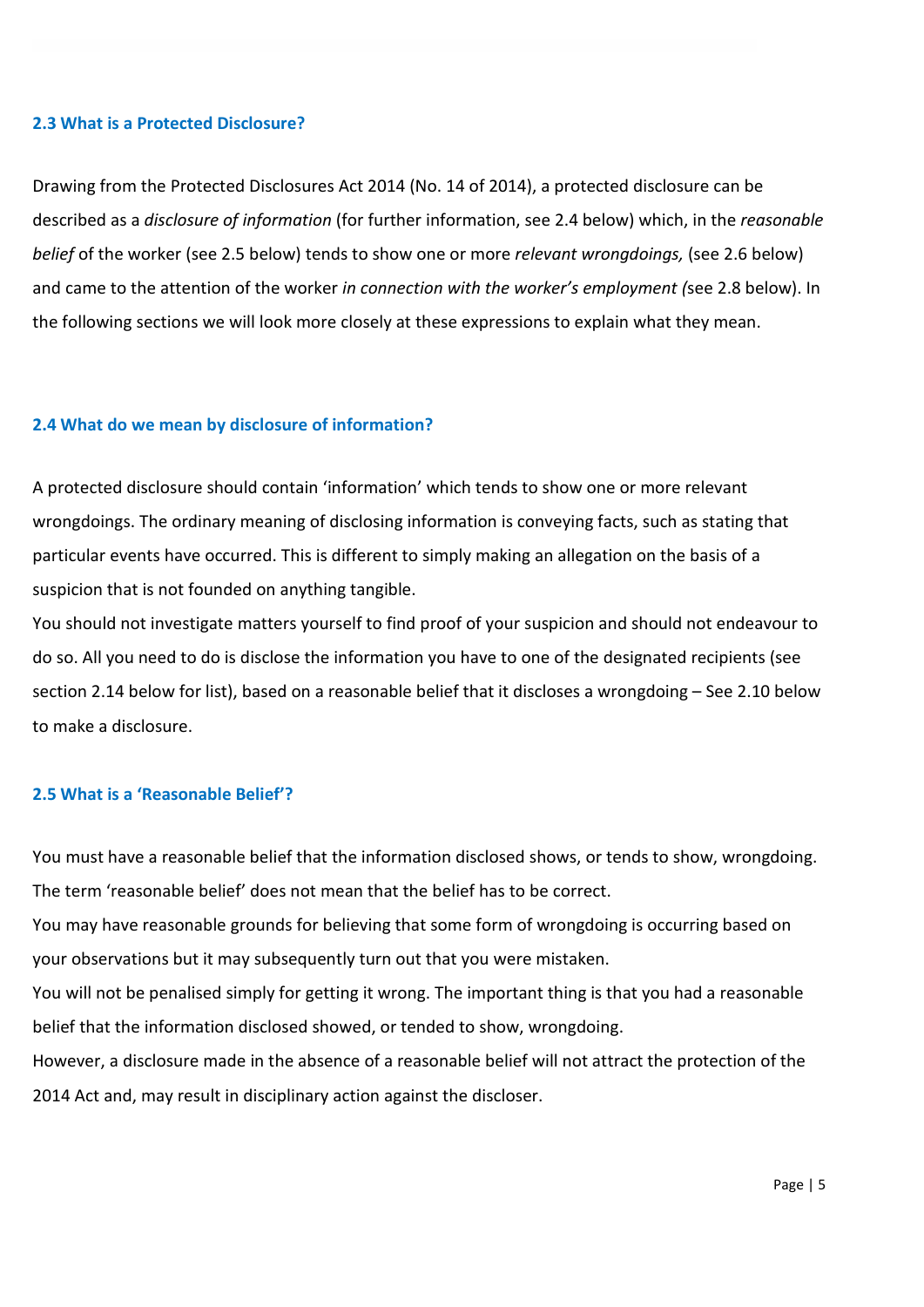#### **2.6 What wrongdoing can be the subject matter of a protected disclosure?**

Section 5(3) of the 2014 Act sets out relevant wrongdoings as follows:

**(a)** The commission of an offence;

**(b)** The failure of a person to comply with any legal obligation, other than one arising under the worker's contract of employment or other contract whereby the worker undertakes to do or perform personally any work or services;

**(c)** A miscarriage of justice;

**(d)** A danger to the health and safety of any individual;

**(e)** Damage to the environment;

**(f)** An unlawful or otherwise improper use of funds or resources of a public body, or of other public money;

**(g)** An act or omission by or on behalf of a public body that is oppressive, discriminatory or grossly negligent or constitutes gross mismanagement; or

**(h**) Information tending to show any matter falling within any of the preceding paragraphs **(a)** to **(g)** has been, is being, or is likely to be concealed or destroyed.

Note that it does not matter whether the suspected wrongdoing occurred, is occurring or would occur in Ireland or elsewhere and whether the law applying to it is that of Ireland or that of any other relevant country or territory.

## **2.7 What do we mean by in connection with the worker's employment?**

The information must come to your attention in connection with your employment. However, if the disclosure involves either the employee's or the employer's function to detect or investigate or prosecute, the protections of the 2014 Act do not apply, unless it involves an act or omission on the part of the employer.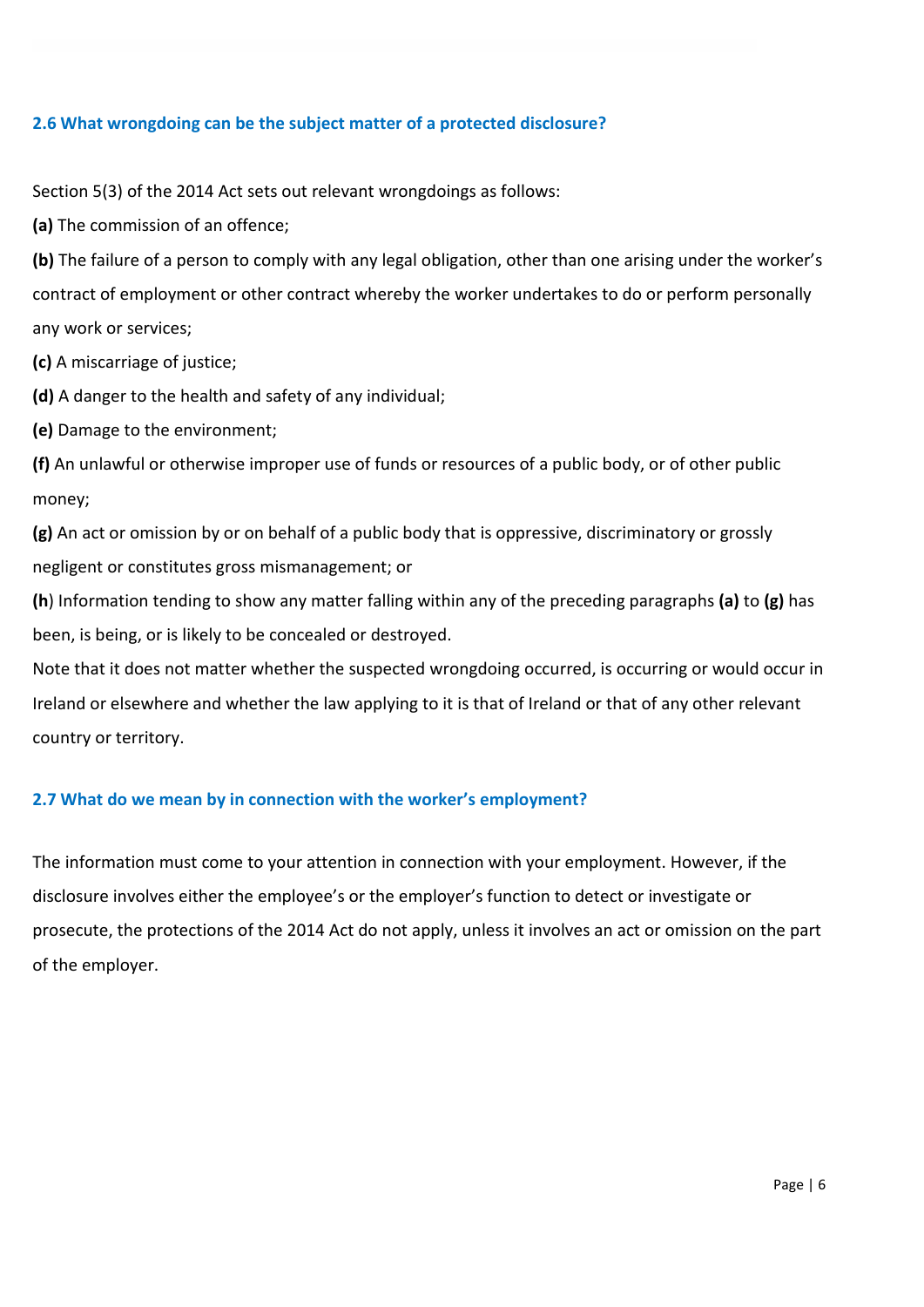## **Making a Protected Disclosure**

#### **2.8 Internal or External Disclosure?**

Under the Protected Disclosures Act 2014, protected disclosures can be made within the Charities Regulator and outside of it. In most circumstances it is preferable to make an internal disclosure. The Charities Regulator is committed to supporting and facilitating the making of internal disclosures in order to:

- ensure early detection and remediation of potential wrongdoing;
- provide the safest means for employees to make a disclosure;
- build a responsible and ethical organisational culture; and
- demonstrate good governance and accountability.

You are strongly encouraged therefore to use the internal channels (see section 2.14 on Internal Disclosures below) to make a disclosure.

Note that you may avail of external channels to make a disclosure (see section 16 below) but you should be aware that higher standards generally apply in terms of gaining the protections of the Act when a disclosure is made externally.

#### **2.9 Should I be using the Protected Disclosure route at all?**

The Department of Public Expenditure and Reform (DPER) has provided financial assistance to Transparency International Ireland<sup>8</sup> to operate a 'Speak Up' helpline. You can call the helpline for free, confidential and expert advice at 1 800 844 866 or download the free guide 'Speak Up Safely' from their website.<sup>[9](#page-6-1)</sup> We encourage you to get professional advice before you decide to use the Protected Disclosure route.

<span id="page-6-0"></span> <sup>8</sup> Transparency International is a global independent anti-corruption NGO.

<span id="page-6-1"></span><sup>&</sup>lt;sup>9</sup>Transparency International Ireland website - <https://transparency.ie/helpline>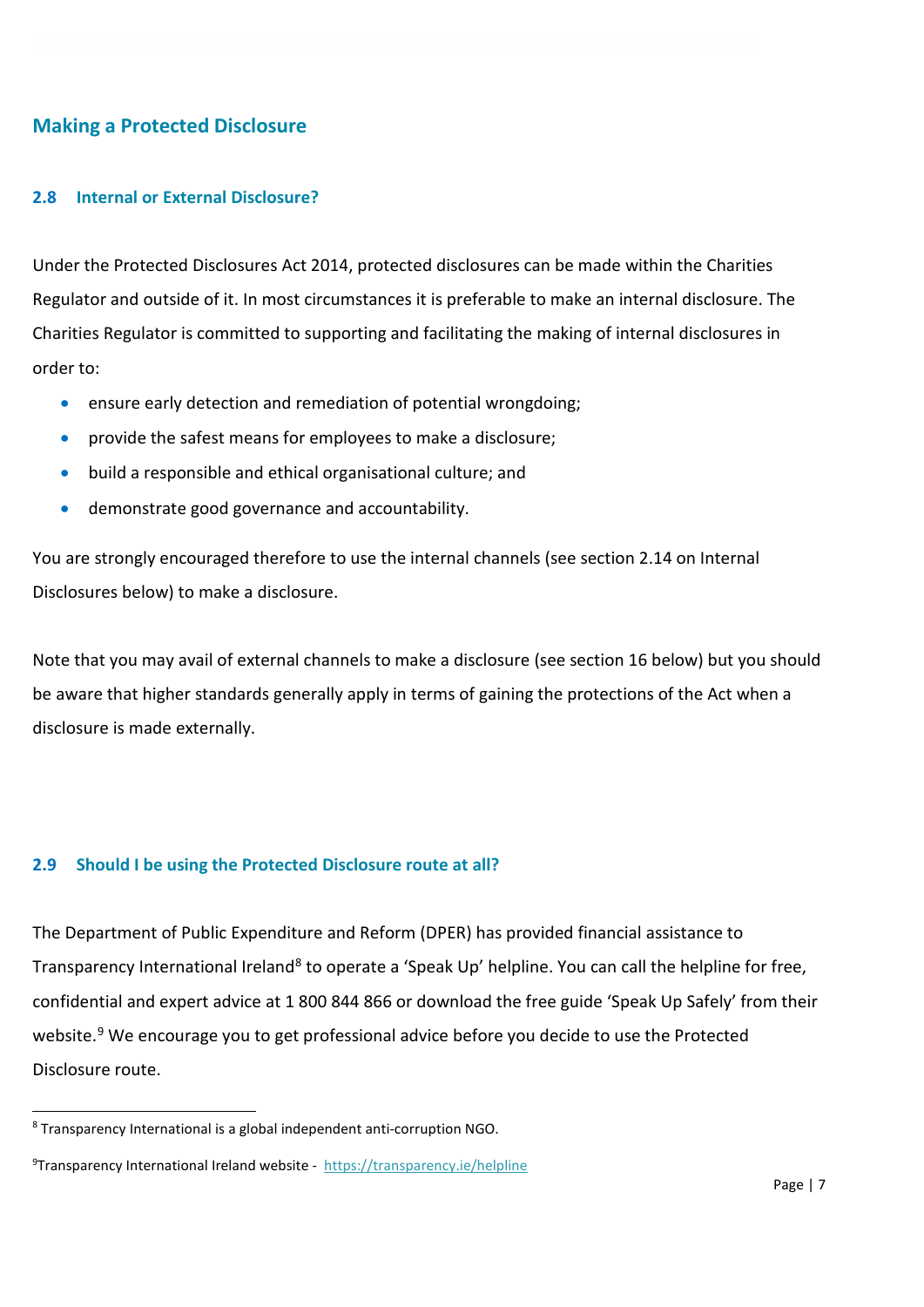#### **2.10 How do I make the Disclosure?**

You can make a disclosure verbally or in writing (electronically or manually). Written disclosures are preferable as there is less scope for misunderstanding.

Where you make a disclosure verbally, it will probably be documented by the recipient and, where practicable, you will then be asked to verify the documented disclosure.

You must make a disclosure in the manner set out in the Act to gain the protections of the Act. Disclosures should:

**A.** State that the disclosure is being made under the Protected Disclosure Act 2014;

**B**. Provide the discloser's name, position in the organisation, place of work and confidential contact details;

**C.** Provide relevant information in respect of the relevant wrongdoing; and

**D**. Provide the date of the alleged wrongdoing (if known) or the date the alleged wrongdoing commenced or was identified;

**E.** Indicate whether or not the wrongdoing is still ongoing;

**F.** Indicate whether the wrongdoing has already been disclosed and if so to whom, when and what action was taken; and

**G.** Provide any other relevant information.

#### **2.11 How am I protected when I make a disclosure?**

When you make a protected disclosure in accordance with the Act and under the guidance of these procedures, you will be protected from penalisation. Penalisation of a person who makes a protected disclosure will not be tolerated by the Charities Regulator and will lead to disciplinary proceedings against the perpetrator where warranted.

The Act defines penalisation as any act or omission that affects a worker to the worker's detriment and in particular includes: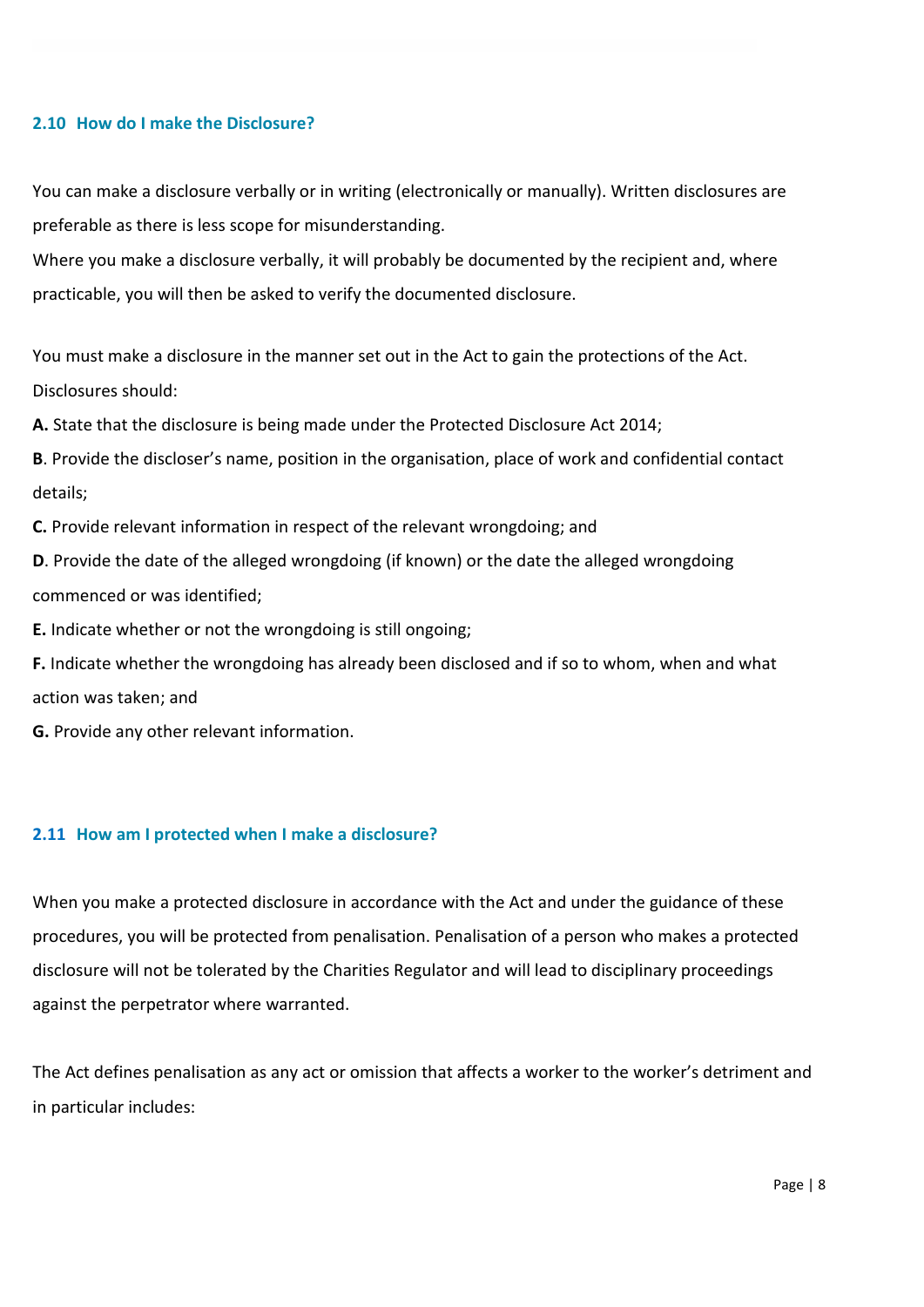**A.** Suspension, lay-off or dismissal;

**B.** Demotion or loss of opportunity for promotion;

**C.** Transfer of duties, changes of location of place of work, reduction in wages or change in working hours $10$ :

**D.** The imposition or administering of any discipline, reprimand or other penalty (including a financial penalty);

- **E.** Unfair treatment;
- **F.** Coercion, intimidation or harassment;
- **G.** Discrimination, disadvantage or unfair treatment;
- **H.** Injury, damage or loss; and

**I.** Threat of reprisal.

Sections 11-16 of the Protected Disclosures Act 2014 provide for specific remedies for workers who are penalised for making a protected disclosure. If you believe you have been penalised for making a disclosure of wrongdoing in accordance with these procedures, you should inform one of the designated recipients in order to seek redress. The Charities Regulator will assess and investigate any instances of penalisation and will take appropriate action (which may include disciplinary action against co-workers) where necessary.

#### **2.12 How is my identity protected?**

There is a legal obligation on the recipient of a disclosure and any person to whom a disclosure is referred, to keep the discloser's identity confidential. The Charities Regulator will take all reasonable steps to treat disclosures made in accordance with these procedures in a confidential and sensitive manner. Your identity will not be disclosed without your consent, unless it is required by law or necessary for the effective investigation of the relevant wrongdoing.

<span id="page-8-0"></span> $10$  Jurisprudence, subsequent to the enactment of the legislation, clarifies that transfer of duties in the Civil Service context does not necessarily amount to penalisation under the Act (source: DPER Guidelines).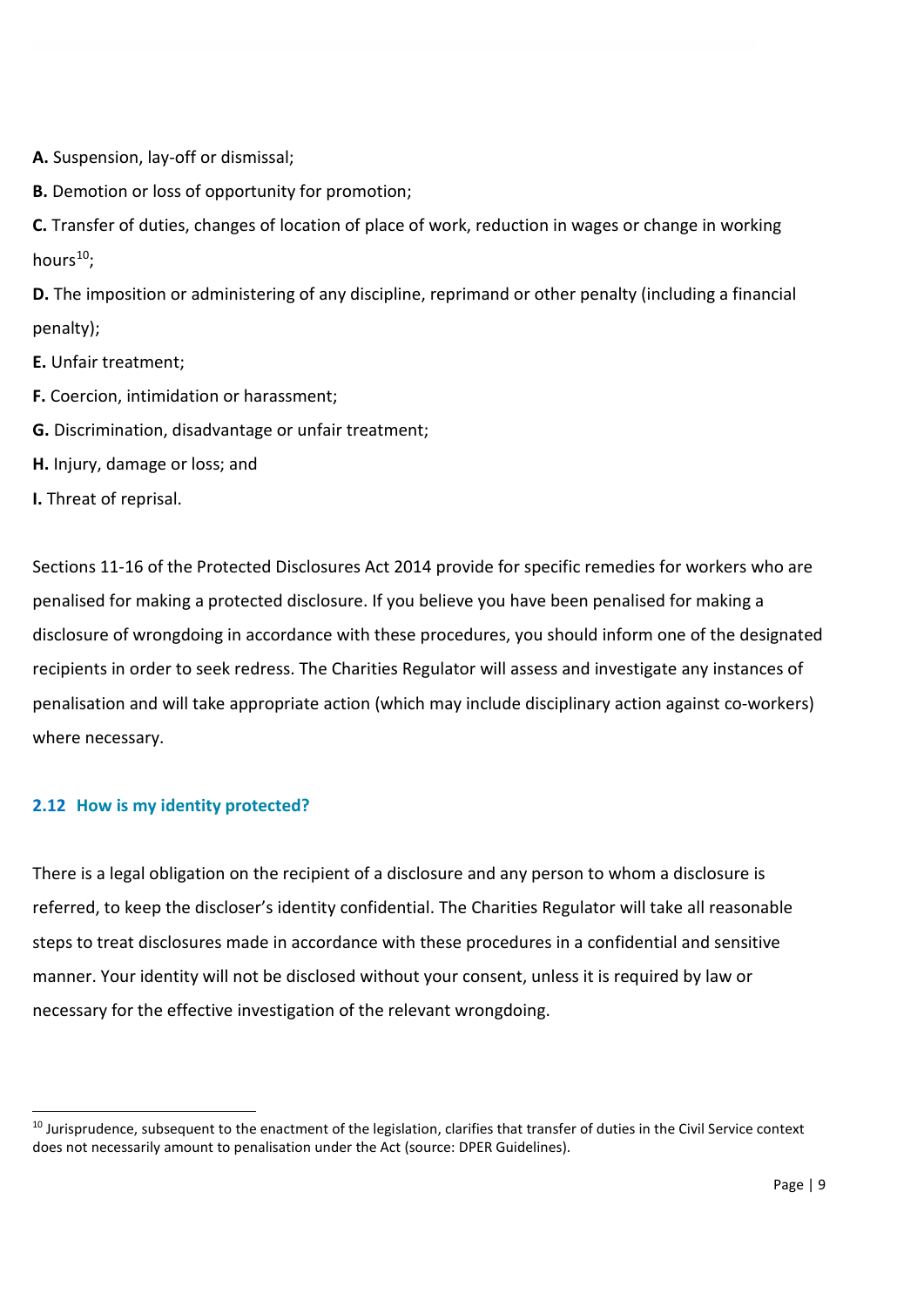A discloser whose identity has been compromised can take an action if the discloser suffers any loss by reason of such a compromised identity. Those involved in the processing of a protected disclosure will be required to ensure that, in relation to document security and filing (whether digital or manual) the discloser's identity is protected.

Where action is to be taken following a protected disclosure, a process will be put in place for consulting with the discloser and, where possible, for gaining the informed consent of the discloser, prior to any action being taken that could identify them. This may include when disclosures are being referred by the public body to an external party.

The recipient of a disclosure and any person to whom a disclosure is referred, will not disclose to another person any information that might identify the discloser except when:

**A.** the recipient shows that he or she took all reasonable steps to avoid disclosing the identity of a discloser;

**B.** the recipient has a reasonable belief that the discloser does not object to the revelation of identity; **C.** the recipient has a reasonable belief that it was necessary for:

I. the effective investigation of the wrongdoing concerned;

II. the prevention of serious risk to State security, public health, public safety and the Environment; or

III. the prevention of crime or the prosecution of a criminal offence crime or is warranted by the public interest.

**D**. the disclosure is otherwise necessary in the public interest or is required by law.

Where it is decided that it is necessary to release information that may or will disclose the identity of the discloser, the discloser will be informed of this decision in advance of the release, except in exceptional cases. The discloser will also be informed of the applicable review process (see section 2.24 on Review below), which may be invoked by the discloser in respect of this decision. Where at all possible, the discloser will be offered a review before his or her identity is disclosed.

#### **2.13 Can I make an anonymous disclosure?**

You can make an anonymous disclosure but there are important distinctions between anonymous disclosures and disclosures where you provide your name. We would encourage any worker who makes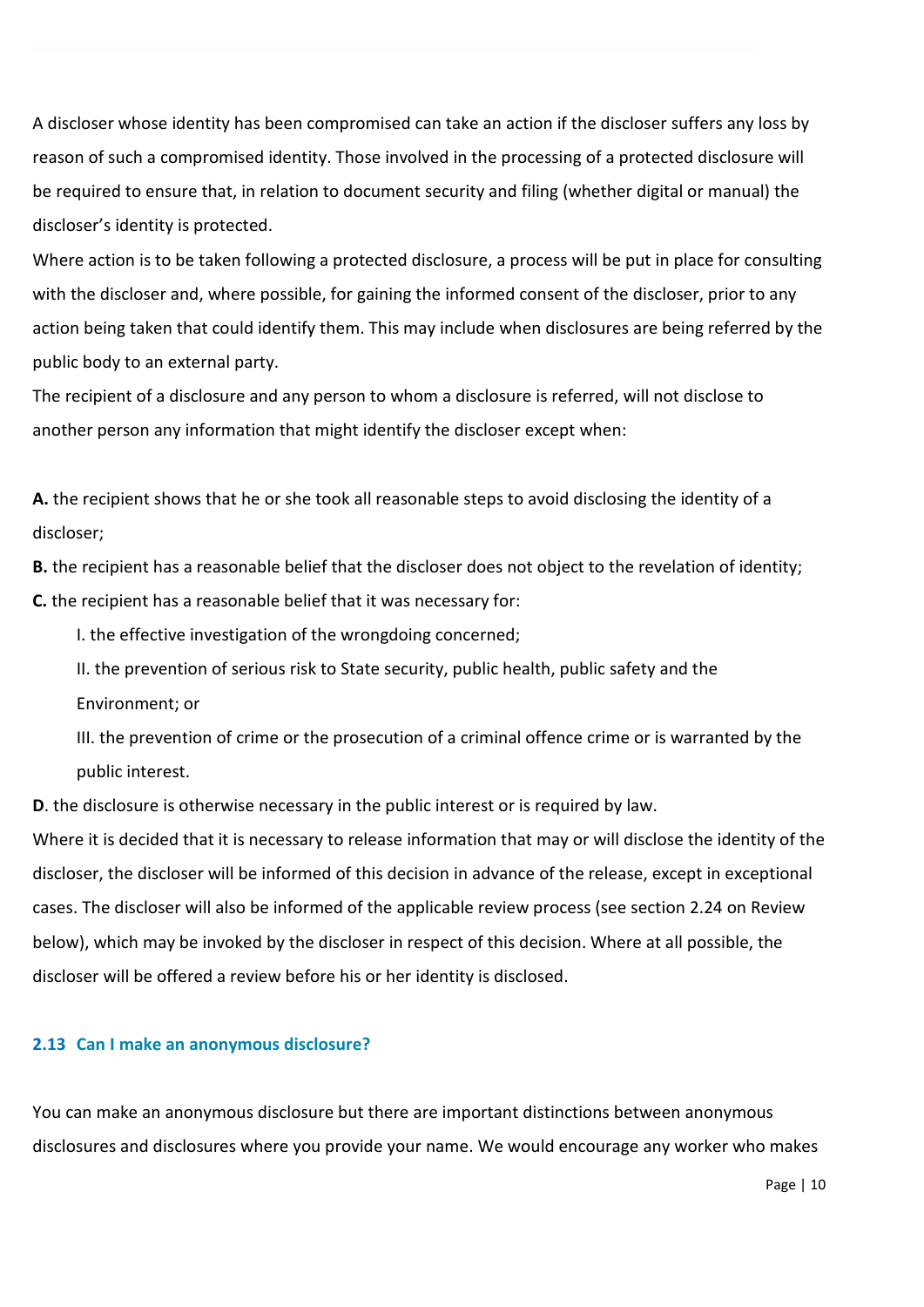a disclosure to provide their name and contact details as they may need to be contacted to clarify information disclosed. Remember that the recipient must protect your identity.

Anonymous disclosures are not excluded from the protection of the 2014 Act and the Charities Regulator will act upon anonymous disclosures to the extent that this is possible. However, our ability to investigate may be constrained in the absence of the knowledge of the identity of the discloser because we cannot follow-up with you for further information.

More importantly, the protections available to you under the Act such as protecting you from penalisation and other elements of the protected disclosures procedures (e.g. keeping you informed of progress and outcomes) may be difficult or impossible to apply in the case of anonymous disclosures. Finally, you cannot obtain redress under the 2014 Act without identifying yourself.

#### **2.14 Internal Disclosures**

A group, to be known as the 'Protected Disclosures Group' or 'PDG' has been established by the Charities Regulator. The PDG consists of:

1. Chair of the Finance Audit Risk and Governance Committee

- 2. CEO of the Charities Regulator
- 3. Director of Legal Affairs and Registration

Each one of these office holders is a designated recipient for disclosures. Disclosures may be made to any one of the members of the PDG, regardless of which business unit you happen to work in.

On receipt of a disclosure, the recipient will convene a meeting of not less than two members of the PDG to assess the disclosure; determine if it is a protected disclosure; and refer it to the appropriate channel for investigation. Other Heads of Business Units may have a role subject to the agreement of the members of the PDG and depending on the nature of the case.

If any member of the PDG has a conflict of interest in relation to a disclosure, they must declare it and absent themselves from the case.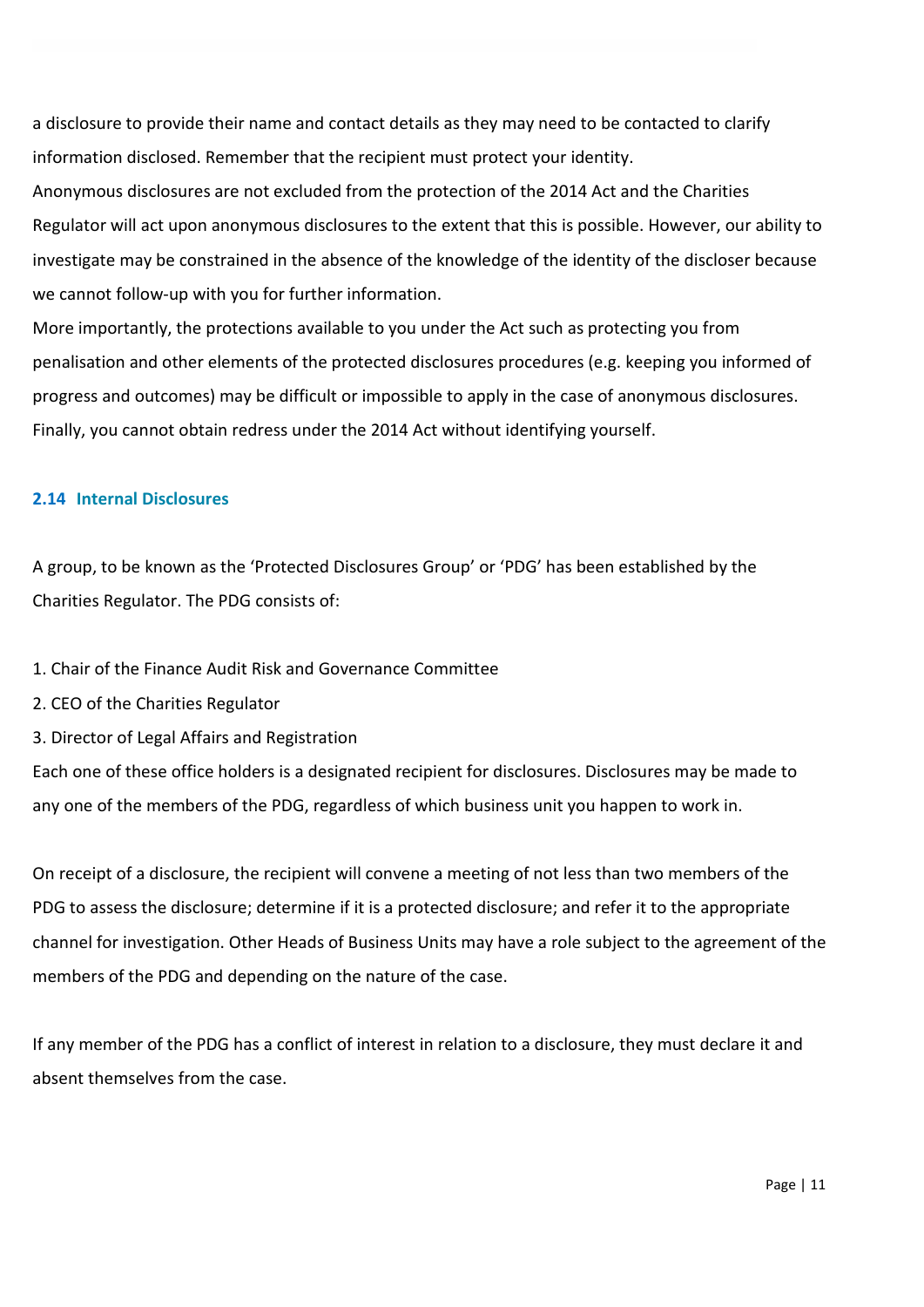Details of the steps to be taken by the PDG following receipt of a disclosure are set out in the sections on assessment (section 2.19 below on Assessment of a Protected Disclosure) and investigation (section 2.20 below on Investigation of a Protected Disclosure).

#### **2.15 External Disclosures**

The Act identifies the following avenues for making a protected disclosure outside of the employer (in this case, the Charities Regulator):

**a)** A 'responsible person' outside the Employer; if the employee reasonably believes that the wrongdoing relates to a person other than the employee's employer or where that responsible person has legal responsibility for something in respect of which a wrongdoing may have occurred. For example, an agency worker might make a disclosure to the organisation in which they are working rather than to their own employer.

**b)** A 'prescribed person' (i.e. as prescribed by Statutory Instrument 339/20143<sup>[11](#page-11-0)</sup>) such as the Comptroller and Auditor General, the Data Protection Commissioner, the Chief Executive of the Health and Safety Authority etc<sup>[12](#page-11-1) [13](#page-11-2)</sup>. In such cases, an additional requirement applies: the discloser must believe that the information disclosed and any allegations contained in it are substantially true.<sup>14</sup> The Charities Regulator is a 'prescribed person' and can be contacted in relation to all matters relating to the regulation of charities pursuant to the Charities Act 2009 (No. 6 of 2009).

**c)** A minister of the government on whom any function relating to the public body is conferred or imposed by or under any enactment. Note that in the event of a worker in the Charities Regulator making a disclosure to the Minister for State with responsibility for Community Development and

**.** 

<span id="page-11-0"></span> $11$  As amended by SI 448/2015

<span id="page-11-1"></span><sup>&</sup>lt;sup>12</sup> The Minister for Public Expenditure and Reform signed the Protected Disclosures Act 2014 (Disclosure to Prescribed Persons) Order 2020 in September 2020. Each person listed is prescribed to be the recipient of disclosures of relevant wrongdoings falling within the description of matters specified in column (3) of the Schedule in relation to the person.

<span id="page-11-2"></span><sup>&</sup>lt;sup>13</sup> List of Prescribed persons available from Gov.ie Website: https://www.gov.ie/en/collection/41798-protected-disclosureswhistleblowing-list-of-prescribed-persons/

<span id="page-11-3"></span> $14$  This is a higher evidential standard than a 'reasonable belief'.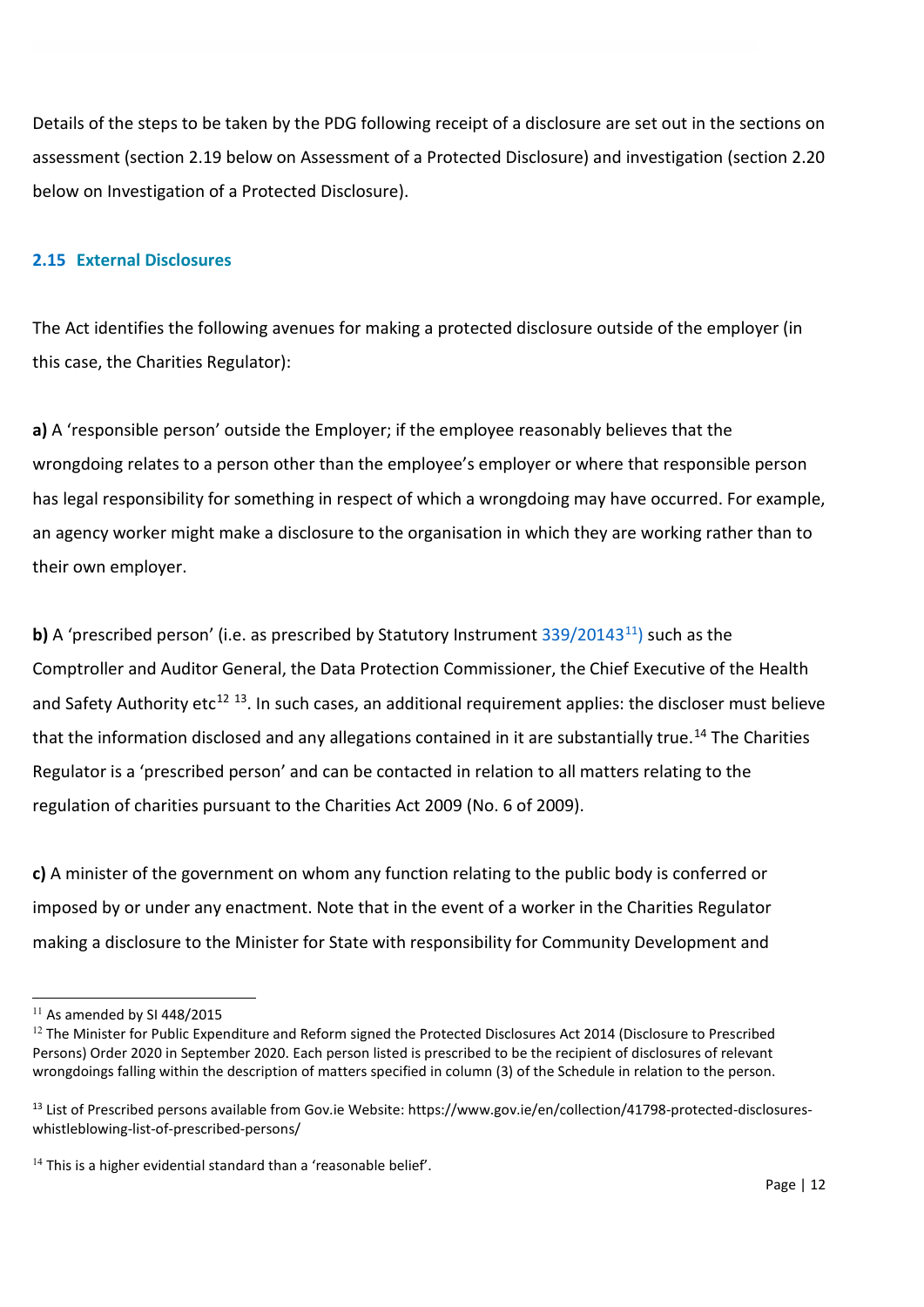Charities, at the Department of Rural and Community Development, it will be treated as and dealt with under the internal procedures.

**d)** A legal adviser, if it is made by a worker in the course of obtaining legal advice from, for example, a solicitor, a barrister or a trade union official).

**e)** Alternative external disclosures (in very limited circumstances). The safest route to take when making a disclosure from the point of view of ensuring your protection is an internal disclosure and we would encourage you to use the internal option. However, if that is not appropriate and you prefer to make an external disclosure, then of the 5 alternative options outlined above, a), b), c) or d) are preferable over e).

In relation to option e), which includes potentially disclosure in the public domain such as to the media, you should be conscious that there are stringent requirements for this category of disclosure to qualify as a protected disclosure. In order for such a disclosure to be protected:

- you must reasonably believe that the information disclosed and any allegation is **substantially true;**
- the disclosure is not made for personal gain; and
- the making of the disclosure in public is, in all the circumstances, reasonable.

In addition to these three criteria, one or more of the following conditions must be met:

**A.** at the time of making the disclosure the worker reasonably believes that he/she will be subjected to penalisation by the employer if they make the disclosure under the internal process or to a 'prescribed person';

**B**. in a case where there is no appropriate prescribed person (Regulatory Body) in regard to the wrongdoing, the worker reasonably believes that evidence will be destroyed or concealed if the disclosure is made directly to the employer;

**C.** no action was taken in regard to a previous disclosure of the same nature made by the worker; and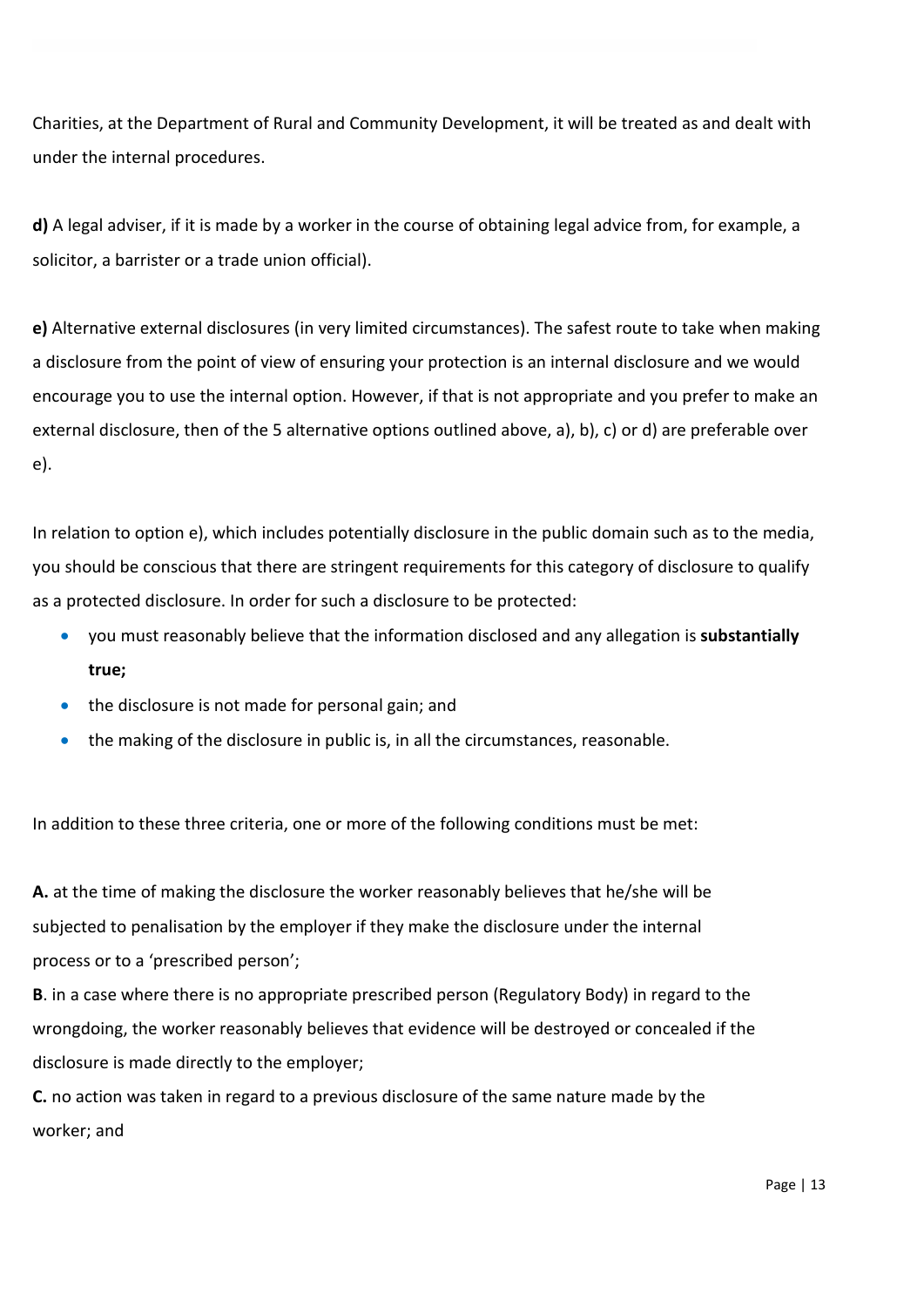**D.** the relevant wrongdoing is of an exceptionally serious nature. If you decide to make a disclosure to an external party, it will be for that party to decide if it is, in fact, a protected disclosure (the assessment) and to determine the nature of any investigation that may take place. In such cases, the Charities Regulator will cooperate fully with the investigation.

#### **2.16 Special Cases**

Sections 17 and 18 of the 2014 Act address the issue of protected disclosures that relate to issues of law enforcement and national security and defence respectively. In essence, external disclosures of information related to either of these areas would not be protected unless they meet specific, additional requirements.

#### **2.17 Section 17 Disclosures**

Section 17 applies to a disclosure of relevant information that might reasonably be expected to facilitate the commission of an offence or to prejudice or impair the:

a) prevention, detection or investigation of offences, the apprehension or prosecution of offenders or the effectiveness of lawful methods, systems, plans or procedures employed for any of those matters; b) enforcement or administration of, or compliance with, any law;

c) lawful methods, systems, plans or procedures employed for ensuring the safety of the public or the safety or security of persons or property;

d) fairness of proceedings before a court or tribunal;

e) security of a relevant institution, or

f) security of any system of communications of the Garda Síochána, the Defence Forces or a relevant institution.

Section 17 of the Act should be consulted further when a disclosure of such information is contemplated.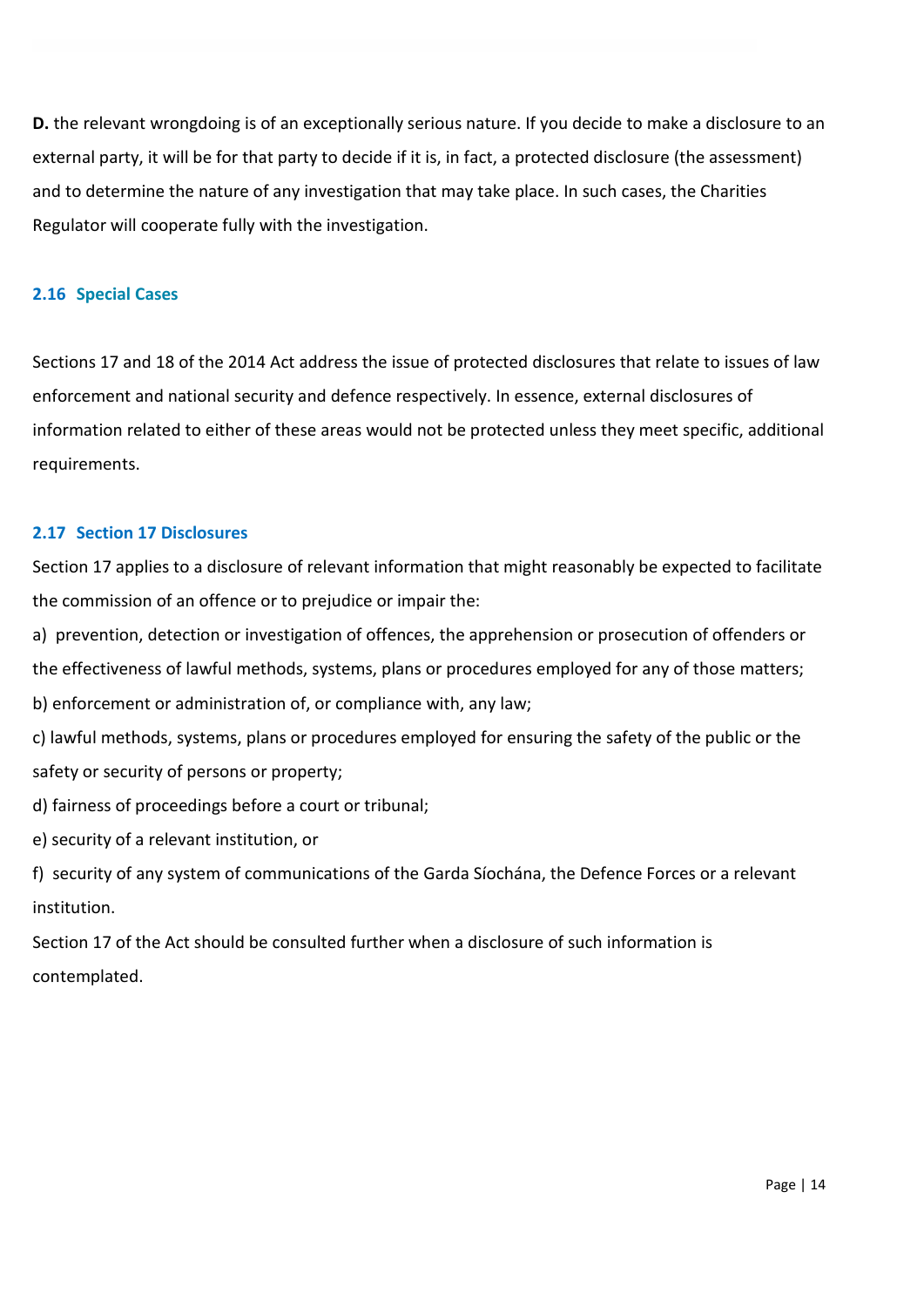#### **2.18 Section 18 Disclosures**

Section 18 applies to a disclosure of information that might reasonably be expected **a)** to affect adversely—

i. the security of the State;

ii. the defence of the State; or

iii. the international relations of the State, or

**b**) to reveal, or lead to the revelation of, the identity of a person who has given information in confidence to a public body in relation to the enforcement or administration of the law or any other source of such information given in confidence.

It is unlikely that Section 18 disclosures would arise in relation to the work of the Charities Regulator but in the event that a discloser believes a disclosure under this section of the Act would be appropriate, a Judge or a retired judge of the High Court has been appointed as the Disclosure Recipient under Schedule 3 of the Protected Disclosures Act 2014 to deal with disclosures made under section 18 of the Act.

A disclosure of information within the terms of **[Section 18](http://www.irishstatutebook.ie/eli/2014/act/14/enacted/en/print#sec18)** of the Protected Disclosures Act may be made to the Disclosures Recipient either (i) In writing in a sealed envelope marked "Confidential: For Attention of the Addressee Only" posted or delivered to the above address: or (ii) In person by appointment with the Disclosures Recipient, made by e-mail: protected.disclosure@confidentialrecipient.gov.ie.

#### **2.19 Assessment of a Protected Disclosure**

When a disclosure of alleged wrongdoing is made to any one of the designated recipients, that individual will convene the Protected Disclosure Group as per the section on Internal Disclosures above. An initial screening process, involving a risk assessment, will be undertaken without delay by the PDG. The screening process will also involve an assessment of the disclosure, having regard to the provisions of the 2014 Act, to determine if it meets the criteria for a protected disclosure.

The recipient(s) will treat all disclosures as protected (and protect the identity of the discloser in accordance with the procedures) until the assessment is complete.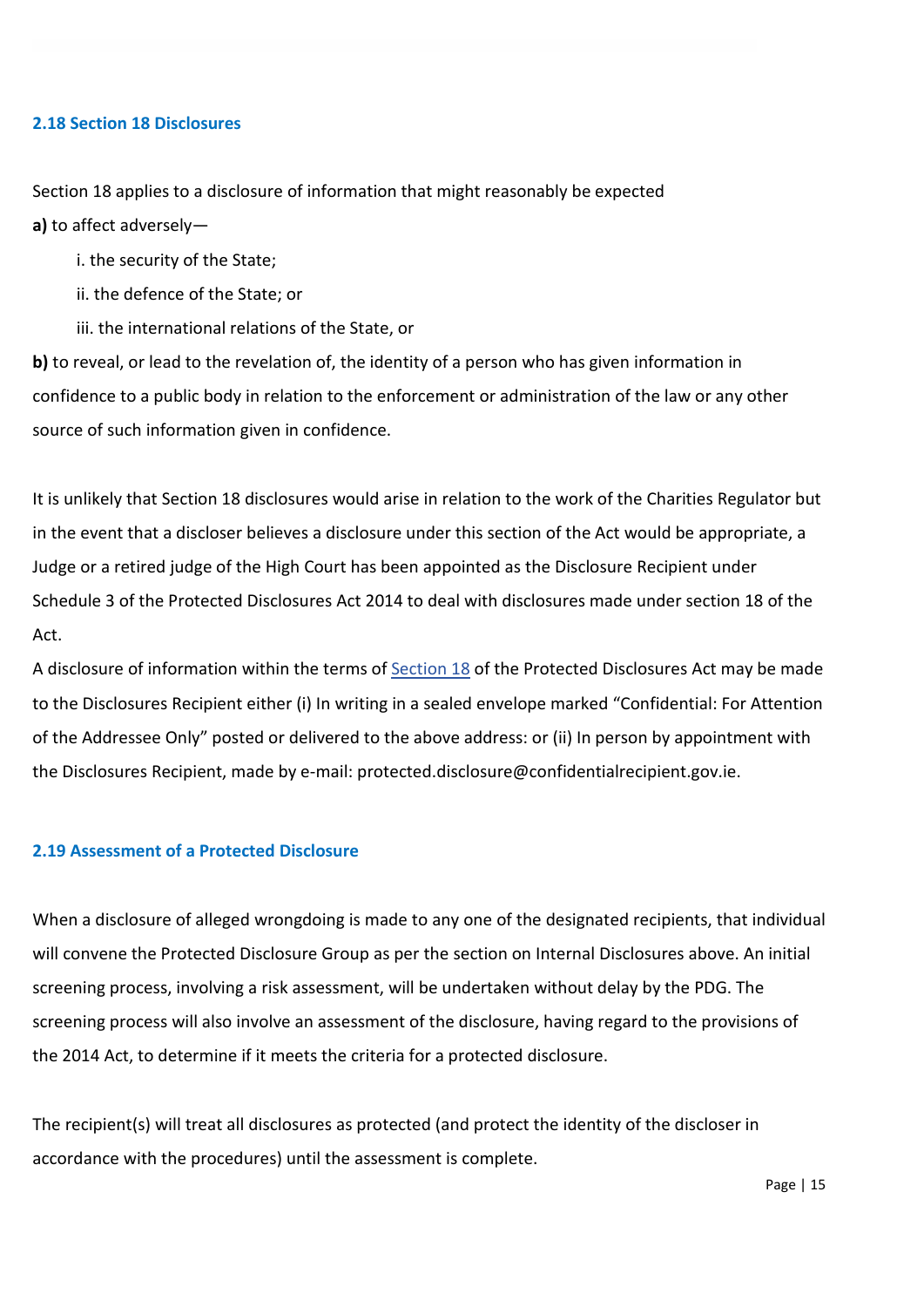The assessment process will include the following steps:

**a)** Clarifying the basis of the concerns raised with the employee and establishing what evidence is available to support the concern.

**b)** Considering any personal interest the employee might have in the issue concerned.

**c)** Gauging the risk associated with the issue and taking immediate action if the alleged wrongdoing involves a serious loss or danger to others.

**d)** Carrying out all relevant enquiries promptly, sensitively and discreetly, ensuring to protect the identity of the discloser (if it is necessary to reveal the employee's identity to undertake an effective enquiry, the PDG will consult with the relevant person in the first instance).

If it is determined that the matter disclosed meets the criteria of a protected disclosure under the 2014 Act, the matter will be referred for investigation (see section 2.20 following) and the discloser will be notified of this development.

Where the assessment concludes that the matter does not meet the criteria of a protected disclosure (e.g. where the issue is a personal grievance or complaint) the PDG will advise the discloser of this conclusion and offer advice on the appropriate steps to take.

## **2.20 Investigation of a Protected Disclosure**

Where the assessment by the PDG concludes that the matter reported meets the criteria of a protected disclosure issue, it will be referred for investigation. The nature of the investigation will vary depending on the seriousness of the matter disclosed and may include referral to an outside body, including An Garda Síochana.

It is envisaged that most cases will be investigated by an external agency retained by the Charities Regulator for such purposes. This will ensure that the necessary level of experience, expertise and independence is available.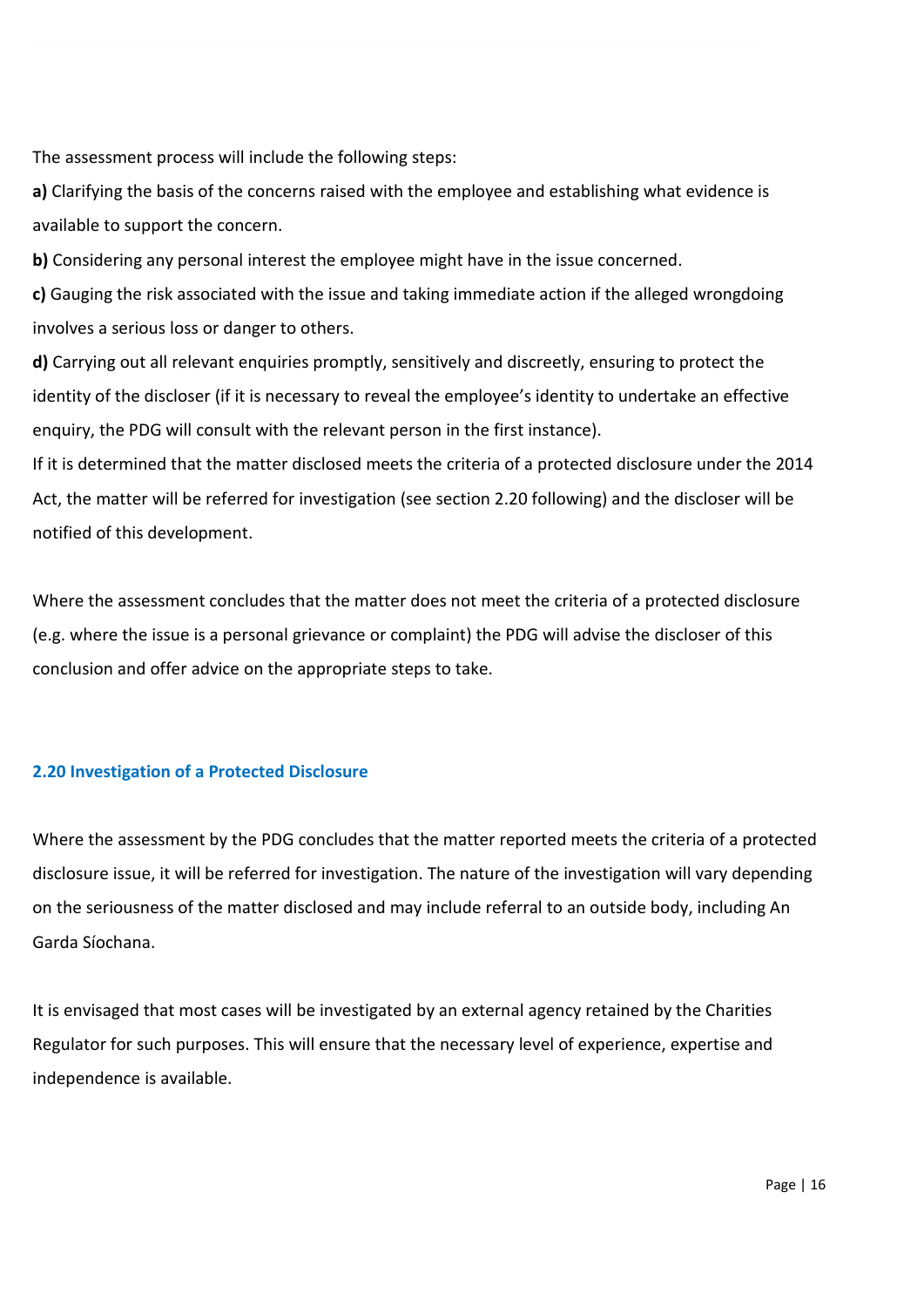In some instances, where the issue is deemed to be straightforward and capable of resolution without resort to a full external investigation, the PDG may conduct the investigation. In such cases the investigation and conclusion will, however, be the subject of validation by the external agency.

In all cases, the discloser will be informed by the PDG of the chosen route of investigation. Regardless of which route the investigation takes, it will embody the following principles:

**a)** The investigation will be carried out in a manner which is fully consistent with the principles of natural justice;

**b)** Evidence will be sought from any relevant witnesses;

**c)** The investigation will assess whether the disclosure report is based on a reasonable belief but ungrounded; based on reasonable belief and grounded; or a deliberately false report;

**d)** The Charities Regulator will take appropriate action if the disclosure is grounded;

**e)** If the disclosure is deliberately false, the Charities Regulator may consider disciplinary action; **f)** Written feedback will be provided to the discloser within 20 days of the date of referral for investigation (including any proposed action) regardless of whether the investigation is concluded by that time.

On completion of the process the PDG will report the outcome, including details of the action taken, to the discloser.

#### **2.21 Feedback to the discloser**

Employees making protected disclosures will be provided with periodic feedback, in confidence, in relation to the matters disclosed and be advised when consideration of the disclosure is complete, except in exceptional cases. However, the overriding requirement when providing feedback is that no information is communicated that could prejudice the outcome of the investigation or any action that ensues (e.g. disciplinary, or other legal action, including prosecution) for example, by undermining the right to fair procedures enjoyed by the person against whom a report or allegation is made. The Charities Regulator has no obligation to inform the discloser of the progress, or outcome, of any disciplinary process involving another worker which may arise on foot of an investigation arising out of a protected disclosure. In general, such information is confidential between the employer and the worker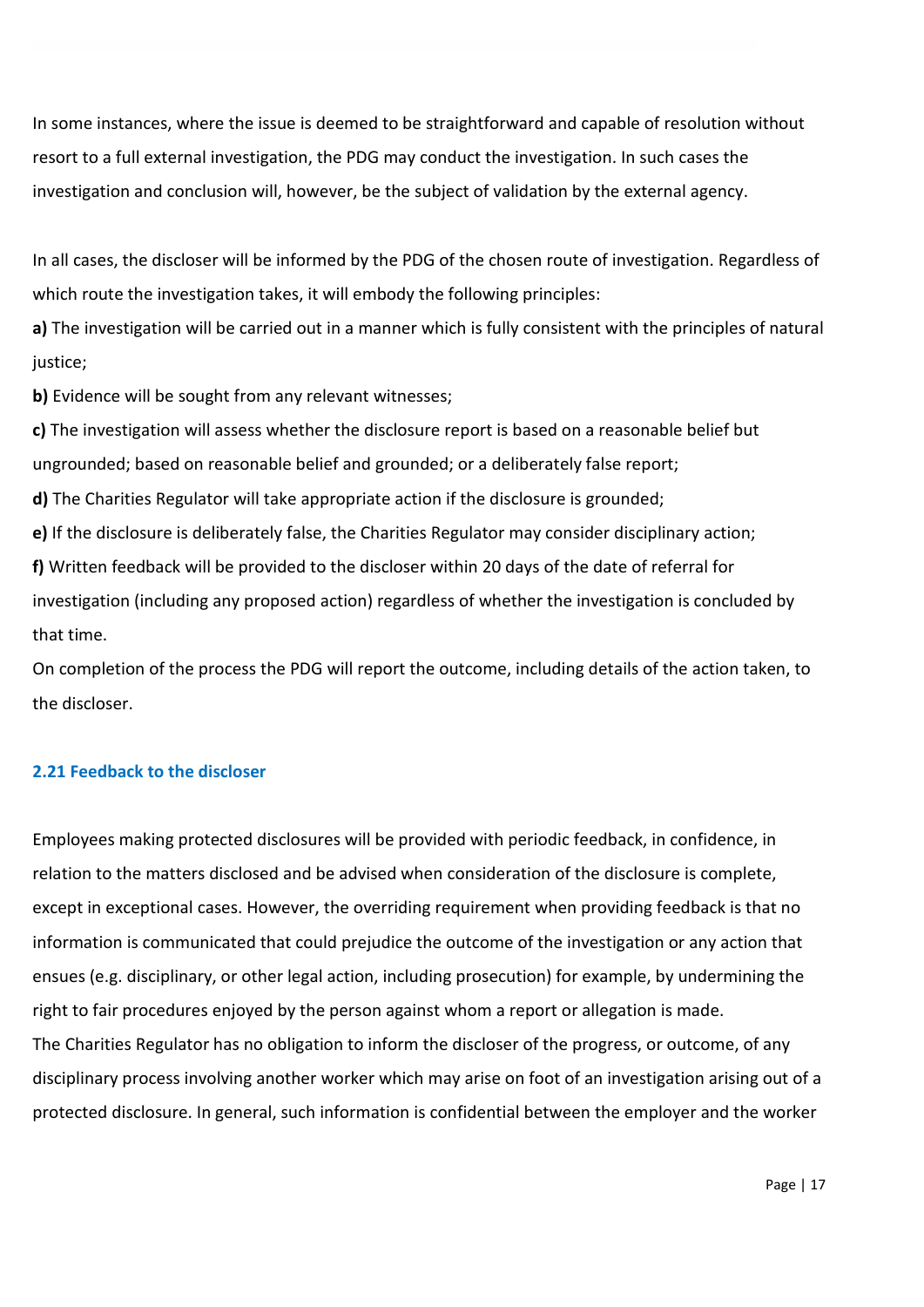who is the subject of the disciplinary process. The discloser will be informed and assured that appropriate action has been taken but is not generally entitled to know what that action was.

#### **2.22 Rights of the Respondent in an investigation**

The general principles of natural justice and fair justice procedures will apply in respect of any employee of the Charities Regulator who is the subject (the respondent) of any investigation. The Charities Regulator will take great care in providing information to the person who has made the disclosure to ensure that it does not breach the legal rights of any person who has been accused of wrongdoing. The Charities Regulator will arrange that appropriate supports and protections are available as and when appropriate.

It is important to note that the principles of natural justice do not require a person associated with an allegation of wrongdoing to be notified of the receipt of an allegation. Nor does the person accused of wrongdoing have the right to know the identity of the worker who has made the report.

Where an investigator wishes to question or seek information from the person accused of wrongdoing, the subject is entitled to be given details of what is alleged and given the opportunity to respond and to contest the allegation.

In the interests of natural justice, the person(s) against whom the allegation is made will be informed in writing of the allegation and all of the supporting evidence, and will be allowed full opportunity to comment at an appropriate stage in the process and before the investigation is concluded.

The person accused of wrongdoing is entitled to be informed of the outcome of the investigation and is entitled to a copy of the investigation report if it concludes that a wrongdoing has occurred.

#### **2.23 Outcomes following an investigation**

The following are potential outcomes on conclusion of the investigation of the matter disclosed: The disclosure is upheld or partly upheld leading to:

• the malpractice being stopped and the system weaknesses identified and addressed or the concern being addressed in so far as is reasonable;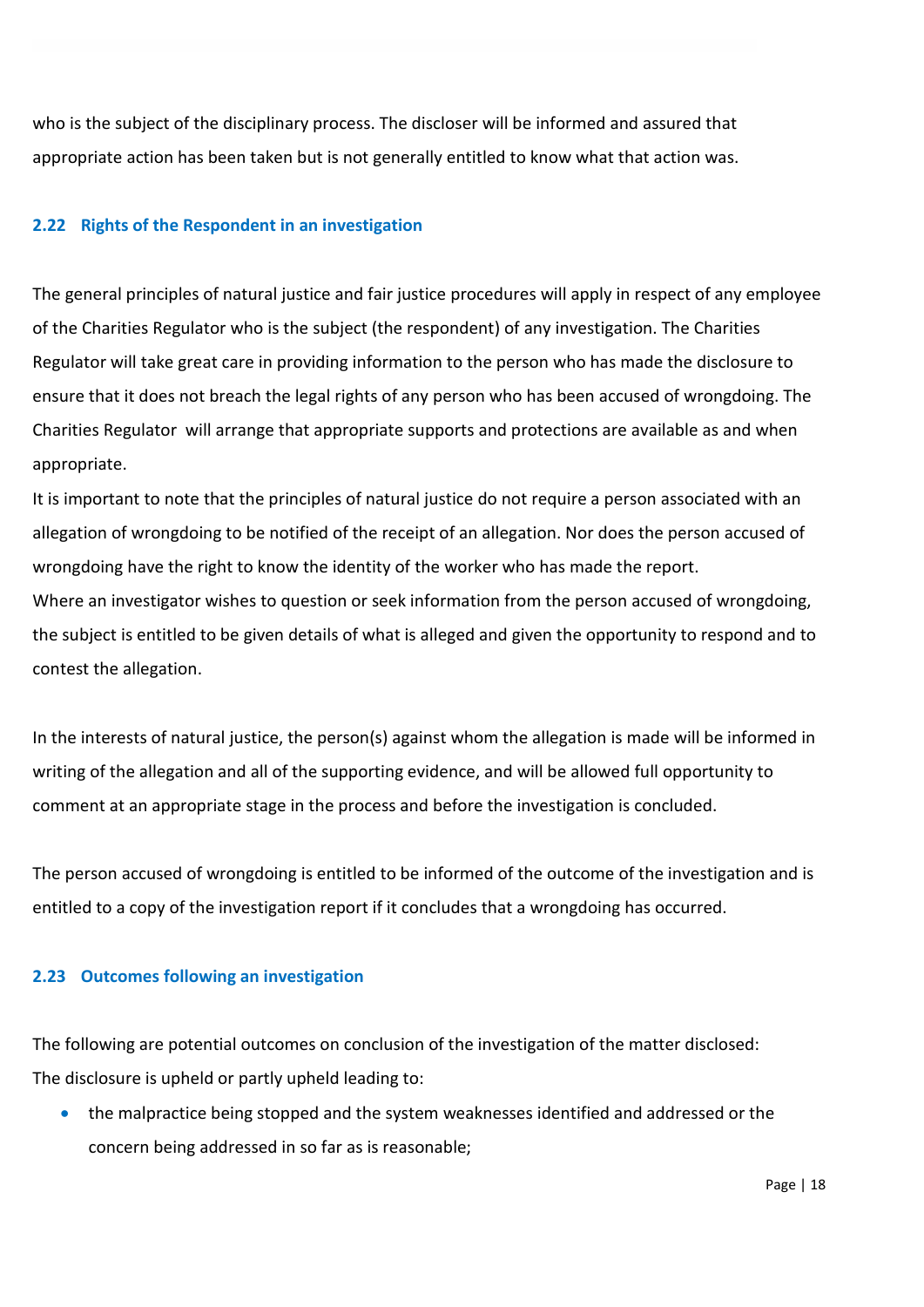- disciplinary action being taken against the wrongdoer depending on the results of the investigation; and
- the matter being referred to an outside body, including An Garda Síochána.

The disclosure is not upheld leading to:

- no action if the allegation is based on a reasonable belief but proves to be unfounded;
- disciplinary action being considered against the discloser in the event of the claim being found to be malicious or otherwise not based on a reasonable belief.

If the outcome of the investigation of a disclosure is not to the satisfaction of the worker that reported the issue, then s/he has the right to seek a review (see section 2.24 following).

#### **2.24 Review**

The discloser may seek a review of the following:

a) Any decision made to disclose the identity of the discloser (except in exceptional cases);

b) The outcome of any assessment/investigation undertaken in respect of the protected disclosure; and

c) The outcome of any assessment/investigation in respect of any complaint of penalisation.

Reviews will be undertaken by a nominated person appointed by the Chairperson of the Board. Where a decision is taken to disclose the identity of the discloser, where at all possible, the discloser will be offered a review before their identity is disclosed.

#### **Other considerations**

#### **2.25 Motivation**

Your motivation for making a disclosure is irrelevant when determining whether or not it is a disclosure protected by the 2014 Act. All disclosures will be dealt with regardless of your motivation for making the disclosure, and you will be protected so long as you reasonably believe that the information disclosed tends to show a wrongdoing.

However, disclosure of a wrongdoing does not necessarily confer any protection or immunity on you in relation to any involvement that you may have had in that wrongdoing.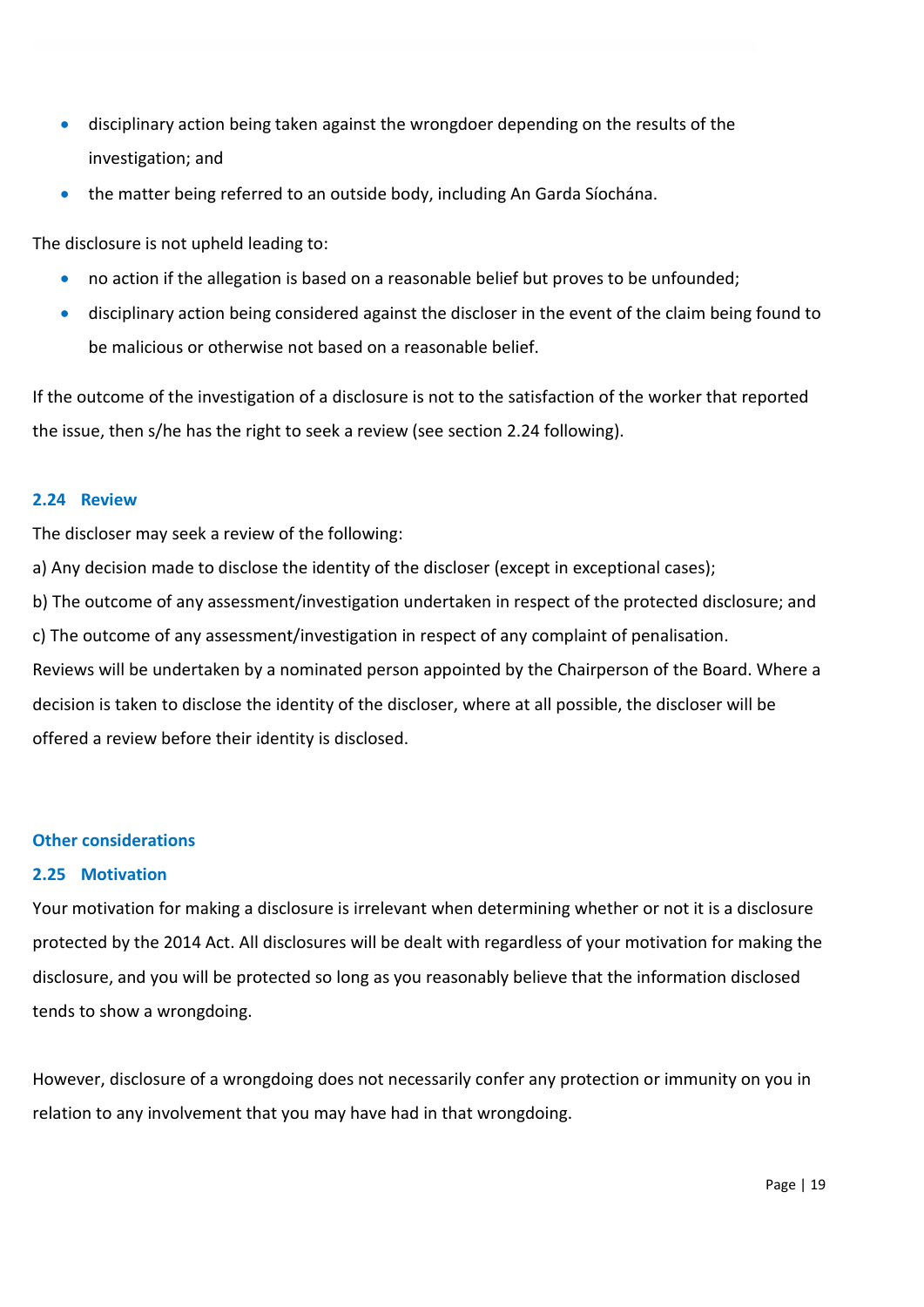#### **2.26 Disciplinary Record of Discloser and other related matters**

Where a worker makes a disclosure of alleged wrongdoing it will be given appropriate consideration. The Charities Regulator will generally focus on the disclosure made (the message), as opposed to any disciplinary (or other) issues related to the person making the disclosure (the messenger). In general where a disclosure is made during an investigation, disciplinary or other process, this should not affect those distinct processes. However, an exception might be made where the worker can demonstrate that the investigation, disciplinary or other action is found to be a form of penalisation for making a protected disclosure.

#### **2.27 Mandatory Reporting**

The 2014 Act does not oblige a worker to make a protected disclosure and it also does not absolve any worker from pre-existing mandatory obligations to report contained in other legislation. For example, there are other pieces of legislation applying to certain sectors (financial, medical etc.) where reporting of certain matters is mandatory.

#### **2.28 Non-restriction of rights to make protected disclosures**

In accordance with the 2014 Act the Charities Regulator will not have or tolerate clauses in agreements that prohibit or restrict the making of protected disclosures, exclude or limit the operation of any provision of the Act, preclude a person from bringing any proceedings under, or by virtue of, the Act and / or precluding a person from bringing proceedings for breach of contract in respect of anything done in consequence of the making of a protected disclosure.

#### **2.29 Support available to workers making disclosures**

The Charities Regulator is committed to ensuring that workers are supported in making protected disclosures. The designated recipients will provide that support in the first instance where internal disclosures are concerned. Support is also available from the Civil Service Employee Assistance Service to workers who make disclosures of wrongdoing.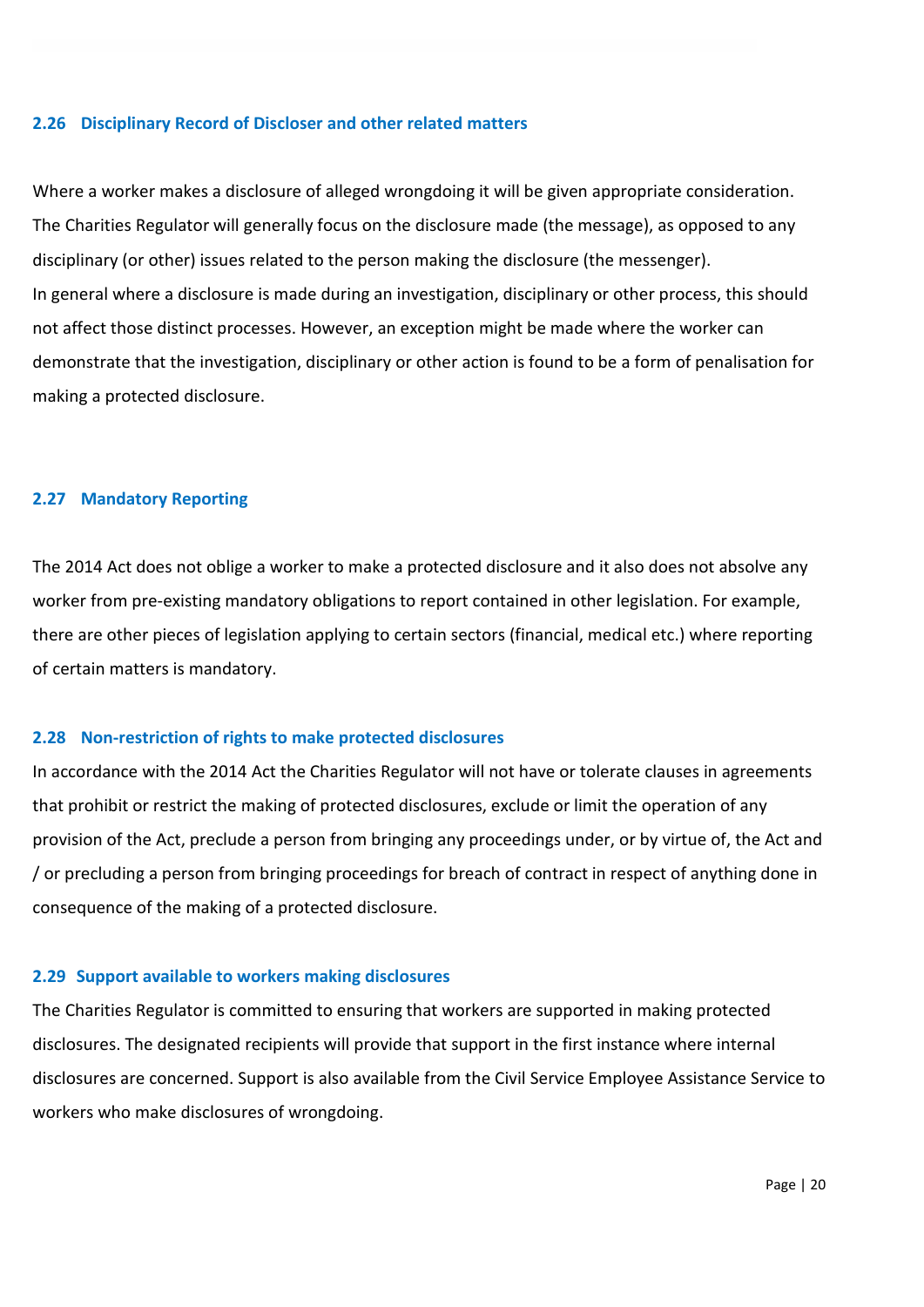The Charities Regulator is a member of the Integrity at Work (IAW) programme, a Transparency International Ireland initiative that helps foster workplaces where people are supported to raise concerns of wrongdoing and act with integrity**.** As part of our commitment to protecting workers who raise concerns of wrongdoing, the Charities Regulator has signed and complies with the Integrity at Work (IAW) pledge to ensure that workers reporting wrongdoing will not face penalisation and that action will be taken in response to the concerns raised. A copy of the Pledge is located at Appendix one.

If an individual is considering reporting a concern, free and confidential advice is available from TI Ireland's Speak Up Helpline at 1800 844 866, Monday to Friday 10am to 6pm. They can also make an enquiry via secure online form or encrypted text online<sup>15</sup>. Further information is available in the Speak [Up Safely video](https://www.youtube.com/watch?time_continue=5&v=9LDH1n5H_PQ&feature=emb_logo) and Speak Up Safely Guide<sup>16</sup>.

#### **2.30 Record keeping and Reporting**

**.** 

The Charities Regulator will maintain an appropriate case management system to record and track protected disclosures. The Act makes it mandatory for all public bodies to publish an Annual Report in relation to protected disclosures. Corporate Affairs Unit will maintain this system and compile and publish the Annual Report including setting out the number of protected disclosures received in the preceding year and the action taken (if any).

#### **2.31 Evaluation and Review of the Protected Disclosures Policy and these Procedures**

This policy will be reviewed at minimum intervals of two years or when required by the Charities Regulatory Authority. The Corporate Affairs Unit will monitor the operation of the procedures on an ongoing basis and report to the Board on its findings.

<span id="page-20-0"></span><sup>15</sup> Located at: https://www.transparency.ie/helpline/contact-speakup#Secure%20report

<span id="page-20-1"></span><sup>&</sup>lt;sup>16</sup> Located at Integrity at Work website:<https://integrityatwork.ie/resources/guidance/>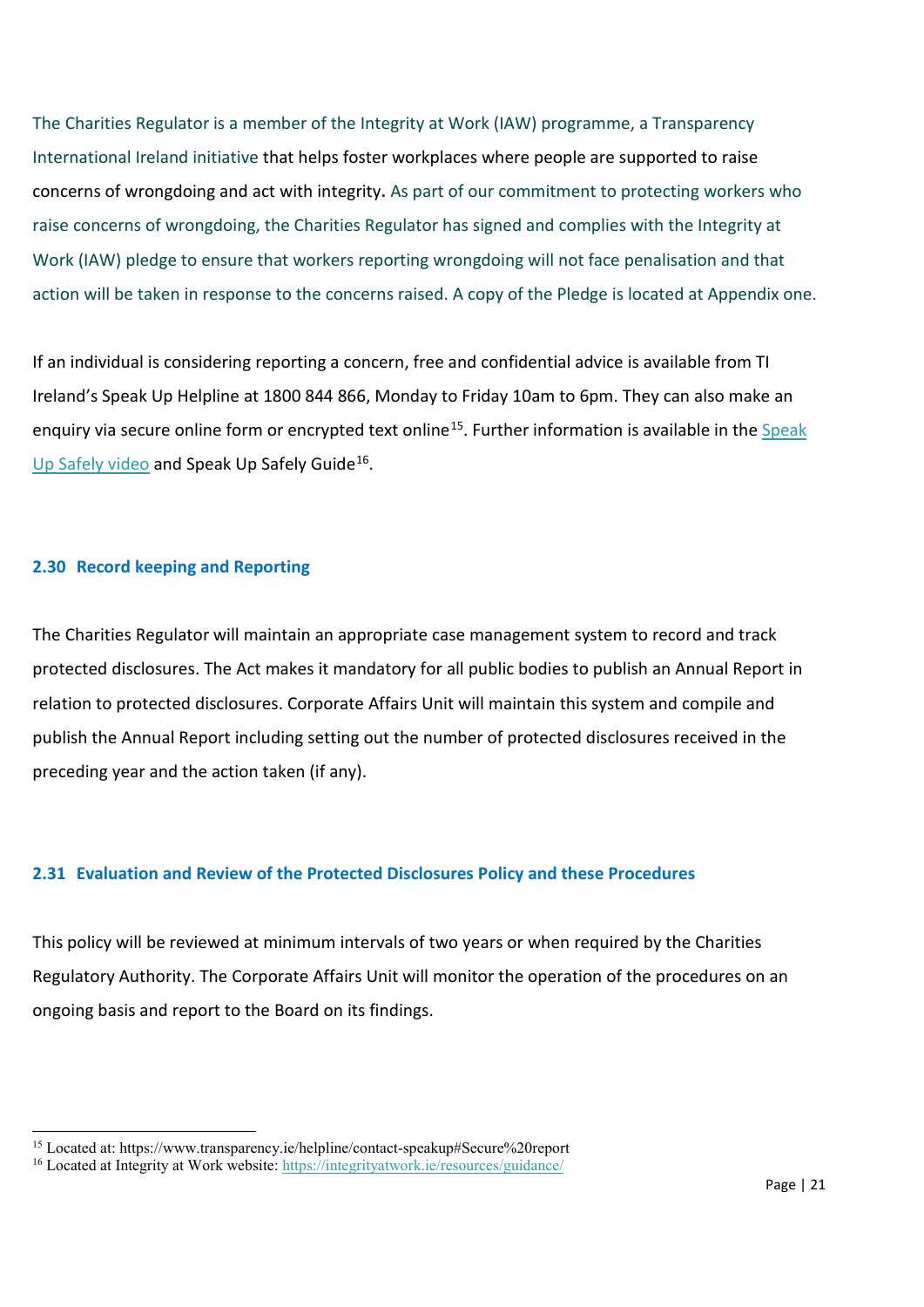## **Disclaimer**

*It should be noted that these procedures do not purport to be a statement or legal interpretation of the relevant sections of the Acts or of any of the Regulations made under the Acts. They are intended as a general guide to the legislation and to the making of a protected disclosure and are not a substitute for professional legal advice.*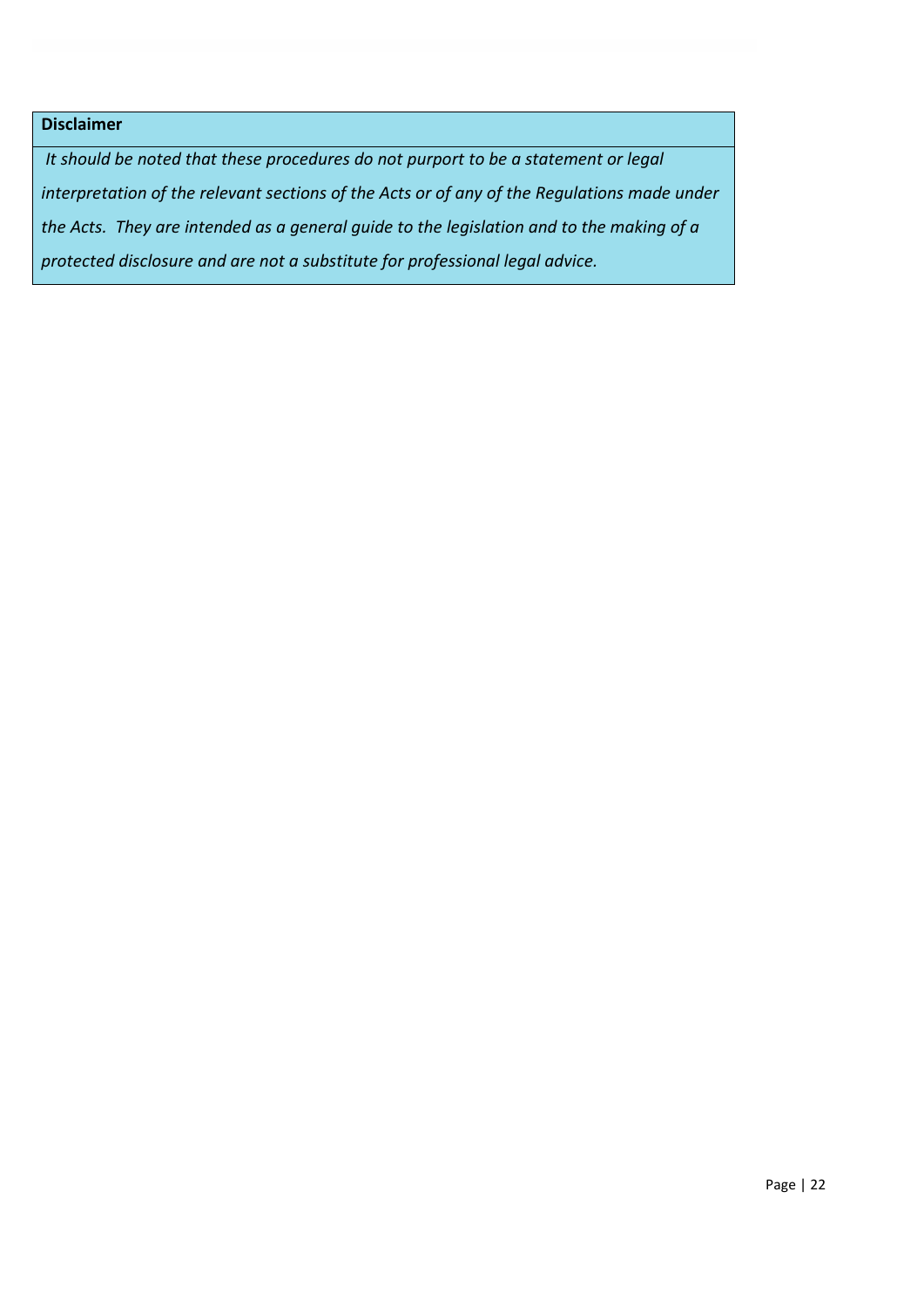## Appendix one: The Integrity at Work Pledge



Helping foster workplaces where people are supported to raise concerns of wrongdoing and act with integrity.

## THE INTEGRITY AT WORK PLEDGE

The Charities Regulator recognises the importance of maintaining an ethical workplace and the valuable contribution of those who raise concerns about wrongdoing. We commit to not penalising, or permitting penalisation against, a worker\* who reports risks or incidents of wrongdoing and to responding to or acting upon those concerns.

In committing ourselves to this pledge we will work towards implementing a 'whistleblowing'/protected disclosures policy and procedures which will:

- a. Promote the reporting of wrongdoing or the risk of harm to a responsible person inside the organisation or external bodies as appropriate.
- b. Provide comprehensive information about the types of disclosures that can be made, by whom and in respect of what.
- c. Encourage our workers to seek professional advice both prior or subsequent to making a report.
- d. Assure our workers that any report will be dealt with in the strictest confidence and that their identity or identifying information will not be disclosed to third parties unless required by law or necessary for the purposes of conducting an investigation.
- e. Provide our workers with sufficient notice and a timely explanation in the event that his or her identity is to be disclosed to a third party.
- f. Confirm that reports will be acted upon within a reasonable time frame and take whatever remedial action is deemed necessary by the organisation to address any wrongdoing or the risk of wrongdoing that might have been identified in response to the report.
- g. Commit to keeping any worker who makes a report informed on the progress of investigations.
- h. Provide for appropriate disciplinary action to be taken against anyone found to have penalised a worker for (i) having reported wrongdoing or (ii) refusing to engage in wrongdoing.
- i. Additionally, the organisation commits to record anonymised data each year on i) the number of reports made to it under the Protected Disclosures Act 2014, ii) the nature of each report, iii) the number of complaints of retaliation against workers who have made disclosures and iv) the action taken in response to each report.
- j. Share this data (as set out in paragraph i) with senior management, including the Board, or with the Minister of Public Expenditure and Reform (where appropriate).
- k. Ensure that our managers and responsible persons are aware of our commitments under this